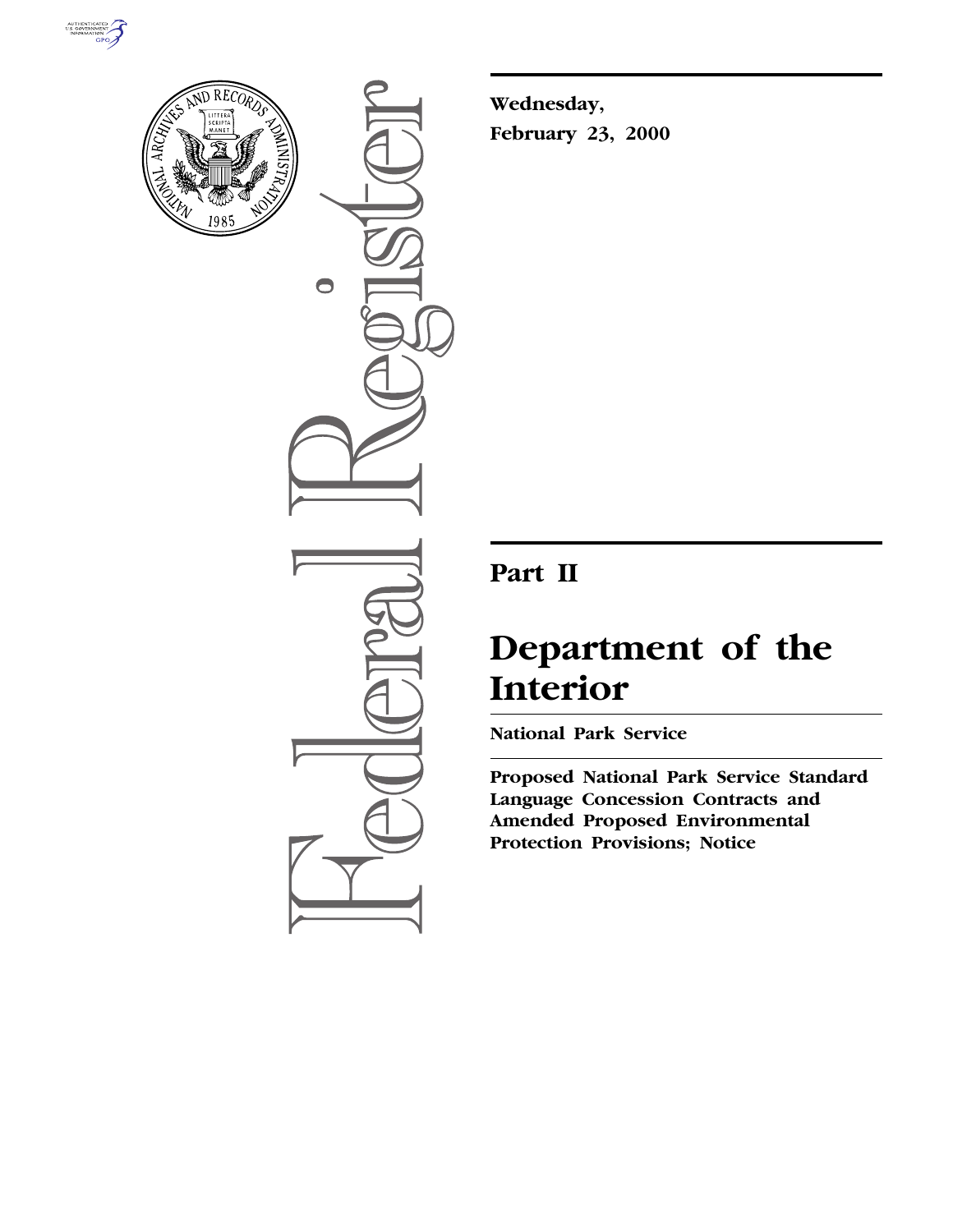# **DEPARTMENT OF THE INTERIOR**

# **National Park Service**

# **Proposed National Park Service Standard Language Concession Contracts and Amended Proposed Environmental Protection Provisions**

**AGENCY:** National Park Service, Interior. **ACTION:** Solicitation of public comments on exhibits to proposed NPS standard language concession contracts and amended proposed environmental protection provisions.

**SUMMARY:** On September 3, 1999, the National Park Service (NPS) published in the **Federal Register** for public comment a proposed new standard language concession contract. Concession contracts are the means by which NPS generally authorizes private businesses to provide services to visitors to areas of the national park system. A new standard language concession contract is needed as a result of the passage of Public Law 105–391 which established new policies and procedures for NPS concession contracts. On December 22, 1999, NPS published for public comment in the **Federal Register** proposed new short form concession contracts. This notice publishes for public comment proposed Exhibits to the proposed standard concession contracts (as applicable). In addition, this notice publishes for public comment amended portions of the proposed standard concession contract originally published for public comment on September 3, 1999. Final standard concession contracts (and final exhibits) will be published in the **Federal Register** after consideration of public comments. NPS requests public comments on these matters as a matter of policy. It is not legally required to do so.

**DATES:** NPS will accept written comments on the following subjects on or before March 24, 2000.

**ADDRESSES:** Comments should be addressed to Concession Program Manager, National park Service, 1849 ''C'' Street, NW, Washington, DC 20240.

**FOR FURTHER INFORMATION CONTACT:** Wendelin Mann, Concession Program, National park Service, 1849 ''C'' Street, NW, Washington, DC 20240 (202/565– 1219).

# **SUPPLEMENTARY INFORMATION:**

A. The proposed exhibits to the standard concession contract are as follows:

Exhibit ''A'': Nondiscrimination requirements

Exhibit ''B'': Assigned Land, Real Property Improvements

- Exhibit ''C'': Assigned Government Personal Property
- Exhibit ''D'': Description of Existing
- Leasehold Surrender Interest
- Exhibit ''E'': Insurance Requirements
- Exhibit ''F'': Maintenance Plan
- Exhibit "G": Operating Plan
- Exhibit "H": Construction Project Approval Procedures
- Exhibit ''X'': Pertinent Leasehold Surrender Interest provisions of 36 CFR PART 51

# **1. EXHIBIT ''A''—Nondiscrimination**

#### *Section I*

Requirements Relating to Employment and Service to the Public

**A. Employment:** During the performance of this concession permit the Concessioner agrees as follows:

(1) The Concessioner will not discriminate against any employee or applicant for employment because of race, color, religion, sex, age, national origin, or disabling condition. The Concessioner will take affirmative action to ensure that applicants are employed, and that employees are treated during employment, without regard to their race, color, religion, sex, age, national origin, or disabling condition. Such action shall include, but not be limited to, the following: Employment upgrading, demotion, or transfer; recruitment or recruitment advertising; layoff or termination; rates of pay or other forms of compensation; and selection for training, including apprenticeship. The Concessioner agrees to post in conspicuous places, available to employees and applicants for employment, notices to be provided by the Secretary setting forth the provision of this nondiscrimination clause.

(2) The Concessioner will, in all solicitations or advertisements for employees placed by on behalf of the Concessioner, state that all qualified applicants will receive consideration for employment without regard to race, color, religion, sex, age, national origin, or disabling condition.

(3) The Concessioner will send to each labor union or representative of workers with which the Concessioner has a collective bargaining agreement or other contract or understanding, a notice, to be provided by the Secretary, advising the labor union or workers' representative of the Concessioner's commitments under Section 202 of Executive Order No. 11246 of September 24, 1965, as amended by Executive Order No. 11375 of October 13, 1967, and shall post copies of the notice in conspicuous places available to employees and applicants for employment.

(4) Within 120 days of the commencement of a contract every Government contractor or subcontractor holding a contract that generates gross receipts which exceed \$50,000 and having 50 or more employees shall prepare and maintain an affirmative action program at each establishment which shall set forth the contractor's policies, practices, and procedures in accordance with the affirmative action program requirement.

(5) The Concessioner will comply with all provisions of Executive Order No. 11246 of September 24, 1965, as amended by Executive Order No. 11375 of October 13, 1967, and of the rules, regulations, and relevant orders of the Secretary of Labor.

(6) The Concessioner will furnish all information and reports required by Executive Order No. 11246 of September 24, 1965, as amended by Executive Order No. 11375 of October 13, 1967, and by the rules, regulations, and orders of the Secretary of Labor, or pursuant thereto, and will permit access to the Concessioner's books, records, and accounts by the Secretary of the Interior and the Secretary of Labor for purposes of investigation to ascertain compliance with such rules, regulations, and orders.

(7) In the event of the Concessioner's noncompliance with the nondiscrimination clauses of this concession permit or with any of such rules, regulations, or orders, this concession permit may be canceled, terminated or suspended in whole or in part and the Concessioner may be declared ineligible for further Government concession permits in accordance with procedures authorized in Executive Order No. 11246 of September 24, 1965, as amended by Executive Order No. 11375 of October 13, 1967, and such other sanctions may be imposed and remedies invoked as provided in Executive Order No. 11246 of September 24, 1965, as amended by Executive Order No. 11375 of October 13, 1967, or by rule, regulation, or order of the Secretary of Labor, or as otherwise provided by law.

(8) The Concessioner will include the provisions of paragraphs (1) through (7) in every subcontract or purchase order unless exempted by rules, regulations, or orders of the Secretary of Labor issued pursuant to Section 204 of Executive Order No. 11246 of September 24, 1965, as amended by Executive Order No. 11375 of October 13, 1967, so that such provisions will be binding upon each subcontractor or vendor. The Concessioner will take such action with respect to any subcontract or purchase order as the Secretary may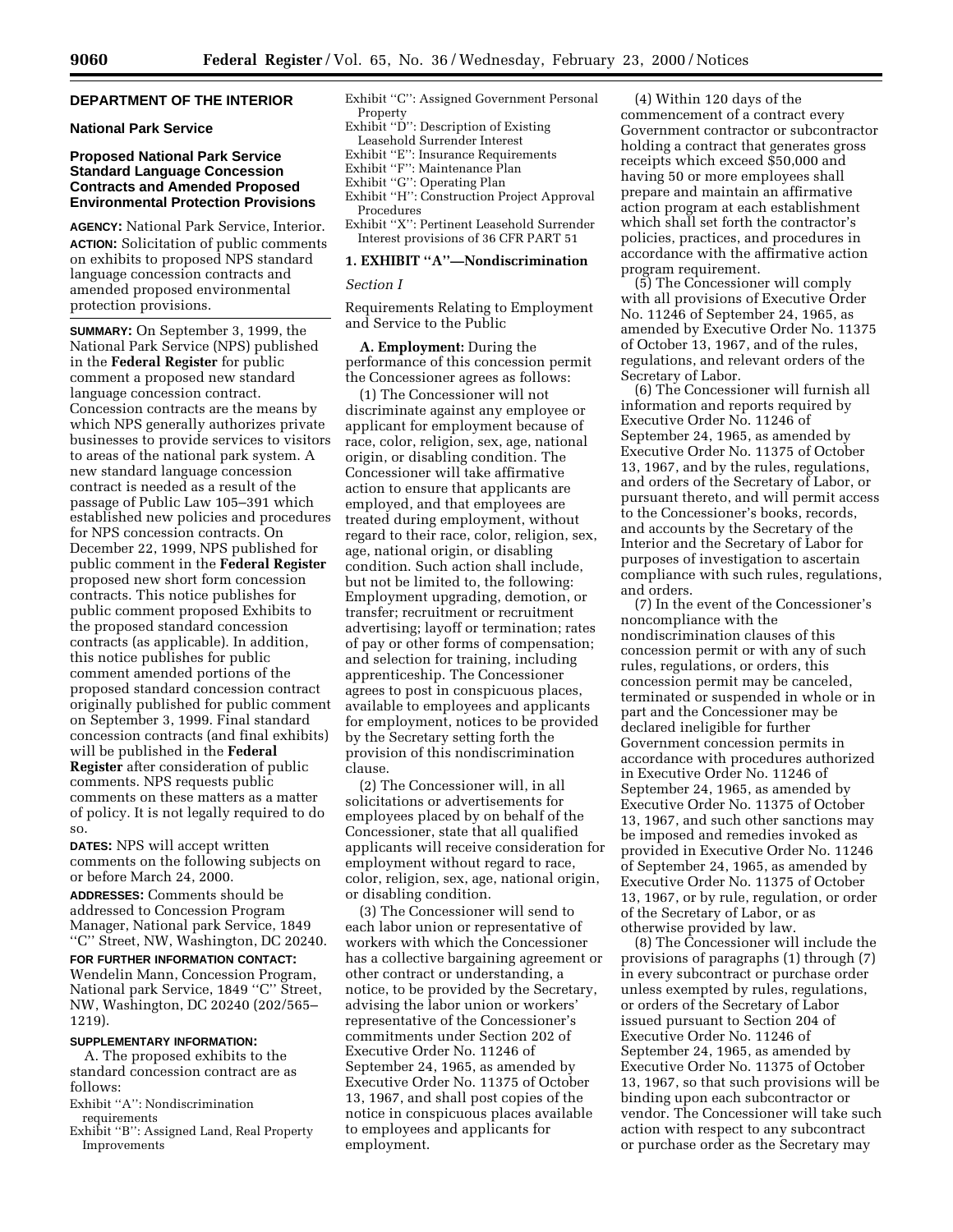direct as a means of enforcing such provisions, including sanctions for noncompliance: Provided, however, that in the event the Concessioner becomes involved in, or is threatened with, litigation with a subcontractor or vendor as a result of such direction by the Secretary, the Concessioner may request the United States to enter into such litigation to protect the interests of the United States.

**B. Construction, Repair, and Similar Contracts:** The preceding provisions A(1) through A(8) governing performance of work under this CONTRACT, as set out in Section 202 of Executive Order No. 11246 of September 24, 1965, as amended by Executive Order No. 11375 of October 13, 1967, shall be applicable to this permit, and shall be included in all contracts executed by the Concessioner for the performance of construction, repair, and similar work contemplated by this permit, and for that purpose the term ''permit'' shall be deemed to refer to this instrument and to contracts awarded by the Concessioner and the term ''Concessioner'' shall be deemed to refer to the Concessioner and to contractors awarded contacts by the Concessioner.

**C. Facilities:** (1) Definitions: As used herein: (i) Concessioner shall mean the Concessioner and its employees, agents, lessees, sublessees, and contractors, and the successors in interest of the Concessioner; (ii) facility shall mean any and all services, facilities, privileges, accommodations, or activities available to the general public and permitted by this agreement.

(2) The Concessioner is prohibited from: (i) publicizing facilities operated hereunder in any manner that would directly or inferentially reflect upon or question the acceptability of any person because of race, color, religion, sex, age, national origin, or disabling condition; (ii) discriminating by segregation or other means against any person.

Title V, Section 504, of the Rehabilitation Act of 1973, as amended in 1978, requires that action be taken to assure that any ''*program*'' or ''*service*'' being provided to the general public be provided to the highest extent *reasonably possible* to individuals who are mobility impaired, hearing impaired, and visually impaired. It *does not* require architectural access to every building or facility, but only that the service or program can be provided *somewhere* in an accessible location. It also allows for a wide range of methods and techniques for achieving the intent of the law, and calls for consultation with disabled persons in determining what is reasonable and feasible.

No handicapped person shall, because **2. EXHIBIT ''B''—Land Assigned** a Concessioner's facilities are inaccessible to or unusable by handicapped persons, be denied the benefits of, be excluded from participation in, or otherwise be subjected to discrimination under any program or activity receiving Federal financial assistance or conducted by any Executive agency or by the U.S. Postal Service.

# *Part A*

Discrimination Prohibited

A Concessioner, in providing any aid, benefit, or service, may not directly or through contractual, licensing, or other arrangements, on the basis of handicap:

1. Deny a qualified handicapped person the opportunity to participate in or benefit from the aid, benefit, or service;

2. Afford a qualified handicapped person an opportunity to participate in or benefit from the aid, benefit, or service that is not equal to that afforded others;

3. Provide a qualified handicapped person with an aid, benefit, or service that is not as effective as that provided to others;

4. Provide different or separate aids, benefits, or services to handicapped persons or to any class of handicapped persons unless such action is necessary to provide qualified handicapped persons with aid, benefits, or services that are as effective as those provided to others;

5. Aid or perpetuate discrimination against a qualified handicapped person by providing significant assistance to an agency, organization, or person that discriminates on the basis of handicap in providing any aid, benefit, or service to beneficiaries of the recipient's program;

6. Deny a qualified handicapped person the opportunity to participate as a member of planning or advisory boards; or

7. Otherwise limit a qualified handicapped person in the enjoyment of any right, privilege, advantage, or opportunity enjoyed by others receiving an aid, benefit, or service.

# *Part B*

# Existing Facilities

A Concessioner shall operate each program or activity so that the program or activity, when viewed in its entirety, is readily accessible to and usable by handicapped persons. This paragraph does not require a Concessioner to make each of its existing facilities or every part of a facility accessible to and usable by handicapped persons.

Land is assigned for housekeeping purposes in accordance with the boundaries shown on the following map[s]:

#### *Real Property Improvements Assigned*

The following real property improvements are assigned to the concessioner for use in conducting its operations under this CONTRACT: Building Number

Description

Approved, effective \_\_\_\_\_\_\_\_\_, 20\_\_\_\_  $\overline{\mathrm{By}}$   $\overline{\phantom{AB}}$ 

Regional Director, \_\_\_\_\_\_\_\_\_\_\_\_ Region

# **3. EXHIBIT ''C''—Assigned Government Personal Property**

Government personal property is assigned to the concessioner for the purposes of this CONTRACT as follows: Property Number

Description of Item

Effective, this  $\_\_\_$  day of  $\_\_\_\_$ , 20  $\_\_\_\$ .

By lllllllllllllllllll Regional Director, \_\_\_\_\_\_\_\_ Region

# **4. EXHIBIT ''D''—Leasehold Surrender Interest as of the Effective Date of this Contract**

Pursuant to Section 9(c)(2), the Concessioner's leasehold surrender interest in real property improvements as of the effective date of this CONTRACT is as follows: Building Number Description Value [If there are none, this exhibit should say ''NONE''.] Exhibit D Approved Effective Concessioner United States of America By:  $\lbrack$ 

By: lllllllllllllllllll

Director, National Park Service

# **5. 5. EXHIBIT ''E''**

#### **I. Insurance Requirements**

The Concessioner shall obtain and maintain during the entire term of this CONTRACT, at its sole cost and expense, the types and amounts of insurance coverage necessary to fulfill the obligations of the CONTRACT:

#### *I. Liability Insurance*

The following Liability Coverages are to be maintained at a minimum, all of which are to be written on an occurrence basis only. The Concessioner may attain the limits specified below by means of supplementing the respective coverage(s) with Excess or Excess ''Umbrella'' Liability.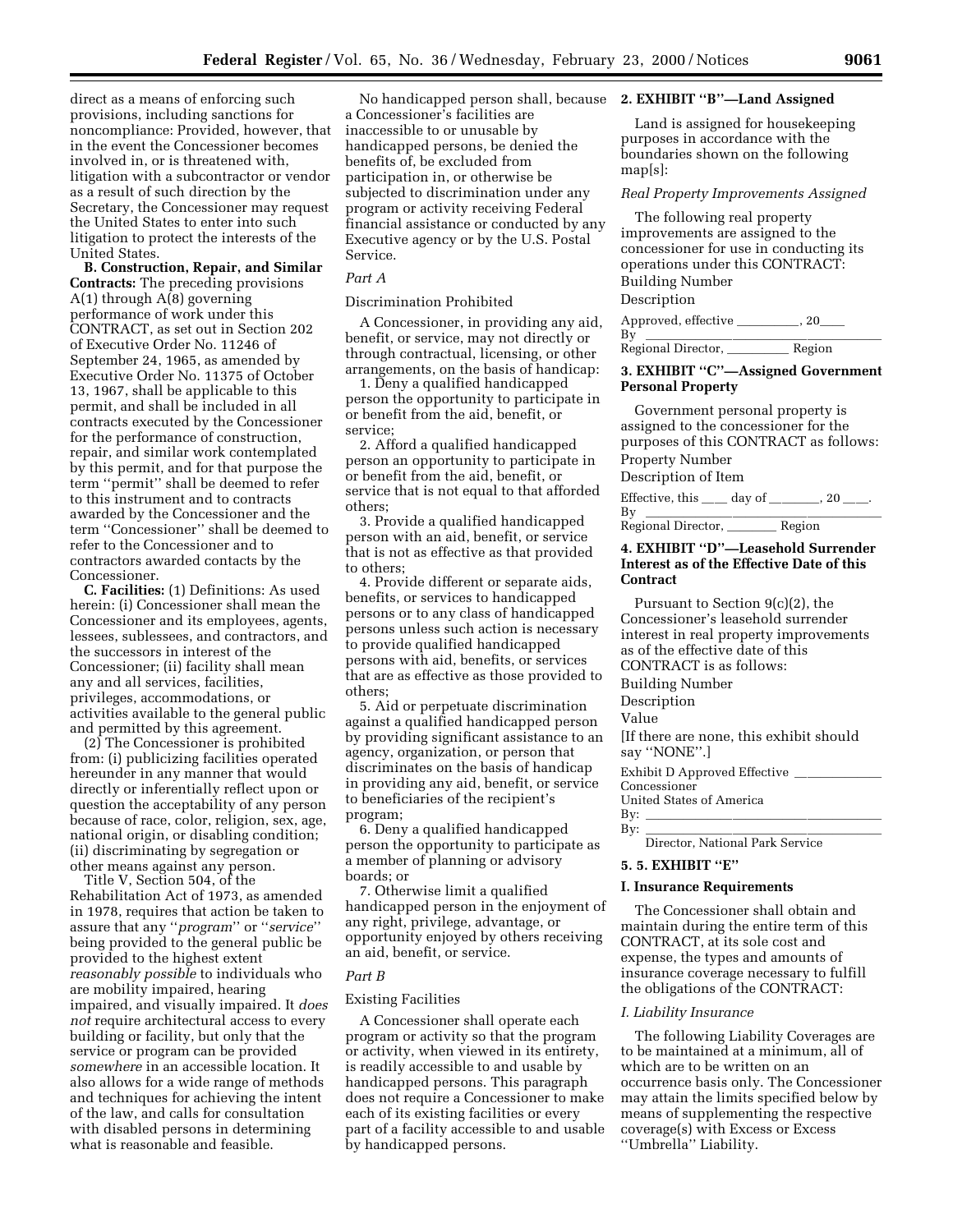A. Commercial General Liability

1. Coverage will be provided for bodily injury, property damage, personal or advertising injury liability (and must include Contractual Liability and Products/Completed Operations Liability).

Bodily Injury and Property Damage Limit \$

Products/Completed Operations Limit \$

Personal Injury & Advertising Injury Limit \$

General Aggregate \$

Fire Damage Legal Liability "per fire" \$

2. The liability coverages may not contain the following exclusions/ limitations:

- a. Athletic or Sports Participants
- b. Products/Completed Operations
- c. Personal Injury or Advertising Injury exclusion or limitation
- d. Contractual Liability limitation e. Explosion, Collapse and Underground
- 
- Property Damage exclusion f. Total Pollution exclusion
- g. Watercraft limitations affecting the use of watercraft in the course of the concessioner's operations (unless separate Watercraft coverage is maintained)

3. For all lodging facilities and other indoor facilities where there may be a large concentration of people, the pollution exclusion may be amended so that it does not apply to the smoke, fumes, vapor or soot from equipment<br>used to heat the building.

4. If the policy insures more than one location, the General Aggregate limit must be amended to apply separately to each location, or, at least, separately to the appropriate NPS location(s).

#### B. Automobile Liability

Coverage will be provided for bodily injury or property damage arising out of the ownership, maintenance or use of ''any auto,'' Symbol 1. (Where there are no owned autos, coverage applicable to ''hired'' and ''non-owned'' autos, ''Symbols 8 & 9,'' shall be maintained.) Each Accident Limit \$

# C. Liquor Liability

Coverage will be provided for bodily injury or property damage including damages for care, loss of services, or loss of support arising out of the selling, serving or furnishing of any alcoholic beverage.

Each Common Cause Limit \$ Aggregate Limit \$

D. Watercraft Liability (or Protection & Indemnity)

Coverage will be provided for bodily injury or property damage arising out of the use of any watercraft.

Each Occurrence Limit \$

E. Aircraft Liability

Coverage will be provided for bodily injury or property damage arising out of the use of any aircraft.

Each Person Limit \$

Property Damage Limit \$ Each Accident Limit \$

F. Professional Liability/Errors & Omissions Liability (Describe Specific Coverage)

Coverage will apply to damages resulting from the rendering or failure to render professional services.

Each Occurrence or Each Claim Limit \$

Aggregate Limit \$

G. Garage Liability

This coverage is not required, but may be used in place of Commercial General Liability and Auto Liability coverages for some operations. Coverage will be provided for bodily injury, property damage, personal or advertising injury liability arising out of garage operations (including products/completed operations and contractual liability) as well as bodily injury and property damage arising out of the use of automobiles.

- *Each Accident Limits—Garage Operations* Auto Only \$
	- Other Than Auto Only \$
	- Personal Injury & Advertising Injury Limit \$
- Fire Damage Legal Liability ''per fire'' \$ *Aggregate Limit—Garage Operations*

Other Than Auto Only \$

If owned vehicles are involved, Liability coverage should be applicable to ''any auto'' (''Symbol 21'') otherwise, coverage applicable to ''hired'' and ''non-owned'' autos (''Symbols 28 & 29'') should be maintained.

H. Excess Liability or Excess ''Umbrella'' Liability

This coverage is not required, but may be used to supplement any of the above Liability coverage policies in order to arrive at the required minimum limit of liability. If maintained, coverage will be provided for bodily injury, property damage, personal or advertising injury liability in excess of scheduled underlying insurance. In addition, coverage shall be at least as broad as that provided by underlying insurance policies and the limits of underlying insurance shall be sufficient to prevent any gap between such minimum limits and the attachment point of the coverage afforded under the Excess Liability or Excess ''Umbrella'' Liability policy.

I. Care, Custody and Control—Legal Liability (Describe Specific Coverage)

Coverage will be provided for damage to property in the care, custody or control of the concessioner.

Any One Loss \$

J. Environmental Impairment Liability

Coverage will be provided for bodily injury, personal injury or property damage arising out of pollutants or contaminants (on site and/or offsite).

Each Occurrence or Each Claim Limit \$

Aggregate Limit \$

K. Special Provisions for Use of Aggregate Policies

At such time as the aggregate limit of any required policy is (or if it appears that it will be) reduced or exhausted, the concessioner may be required to reinstate such limit or purchase additional coverage limits.

L. Self-Insured Retentions

Self-insured retentions on any of the above described Liability insurance policies (other than Excess ''Umbrella'' Liability, if maintained) may not exceed \$5,000.

M. Workers Compensation & Employers' Liability

Coverage will comply with the statutory requirements of the state(s) in which the concessioner operates.

*II. Property Insurance*

A. Building(s) and/or Contents Coverage

1. Insurance shall cover buildings, structures, improvements & betterments and/or contents for all Concession Facilities, as more specifically described in Exhibit B of this CONTRACT.

2. Coverage shall apply on an ''All Risks'' or ''Special Coverage'' basis.

3. The policy shall provide for loss recovery on a Replacement Cost basis.

4. The amount of insurance should represent no less than 90% of the Replacement Cost value of the insured property.

5. The coinsurance provision, if any, shall be waived or suspended by an Agreed Amount or Agreed Value clause.

6. Coverage is to be provided on a blanket basis.

7. The Vacancy restriction, if any, must be eliminated for property that will be vacant beyond any vacancy time period specified in the policy.

8. Flood Coverage shall be maintained with a limit of not less than: \$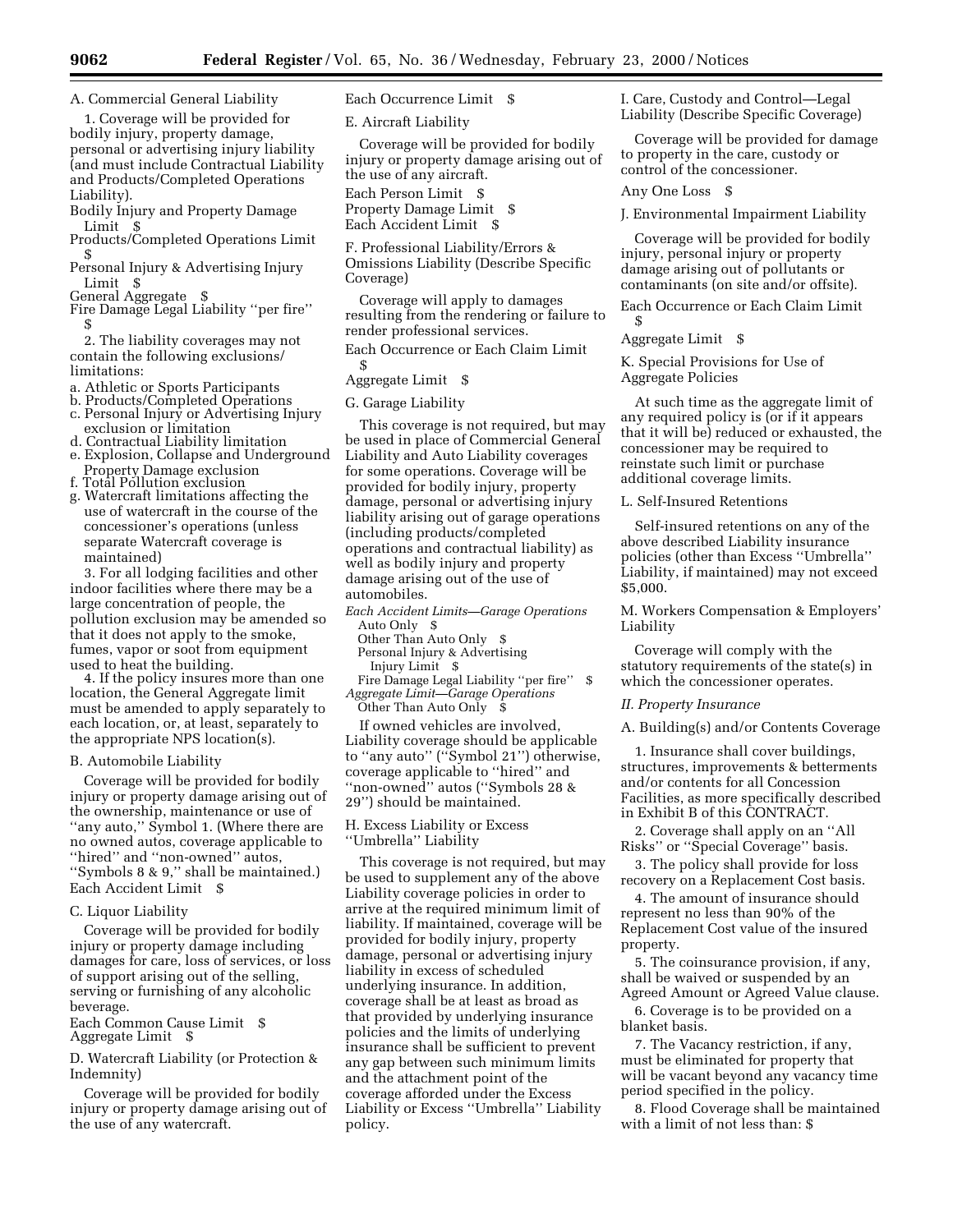9. Earthquake Coverage shall be maintained with a limit of not less than: \$

10. Ordinance or Law Coverage shall be maintained with a limit of not less than \$

#### B. Boiler & Machinery Coverage

1. Insurance shall apply to all pressure objects within Concession Facilities, as more specifically described in Exhibit B of this CONTRACT.

2. The policy shall provide for loss recovery on a Replacement Cost basis.

3. The amount of insurance should represent no less than 75% of the Replacement Cost value of the insured property.

4. The coinsurance provision, if any, shall be waived or suspended by an Agreed Amount or Agreed Value clause.

5. Coverage is to be provided on a blanket basis.

6. If insurance is written with a different insurer than the Building(s) and Contents insurance, both the Property and Boiler insurance policies must be endorsed with a joint loss agreement.

7. Ordinance or Law Coverage shall be maintained with a limit of not less than \$

#### C. Builders Risk Coverage

1. Insurance shall cover new buildings or structures under construction at the Concession Facilities, and include coverage for property that has or will become a part of the project while such property is at the project site, at temporary off-site storage and while in transit. Coverage should also apply to temporary structures such as scaffolding and construction forms.

2. Coverage shall apply on an ''All Risks'' or ''Special Coverage'' basis.

3. The policy shall provide for loss recovery on a Replacement Cost basis.

4. The amount of insurance should represent no less than 90% of the Replacement Cost value of the insured property.

5. The coinsurance provision, if any, shall be waived or suspended by an Agreed Amount or Agreed Value clause.

6. Any occupancy restriction must be eliminated.

7. Any collapse exclusion must be eliminated.

8. Any exclusion for loss caused by faulty workmanship must be eliminated. 9. Flood Coverage shall be maintained

with a limit of not less than: \$

10. Earthquake Coverage shall be maintained with a limit of not less than: \$

D. Business Interruption and/or Expense

1. Business Interruption insurance, if maintained by the Concessioner, should cover the loss of income and continuation of fixed expenses in the event of damage to or loss of Concession Facilities. Extra Expense insurance shall cover the extra expenses above normal operating expenses to continue operations in the event of damage or loss to covered property.

#### E. Deductibles

Property Insurance coverages described above may be subject to deductibles as follows:

1. Direct Damage deductibles shall not exceed the lesser of 10% of the amount of insurance or \$25,000 (except Flood & Earthquake coverage may be subject to deductibles not exceeding \$50,000).

2. Extra Expense deductibles (when coverage is not combined with Business Interruption) shall not exceed \$25,000.

#### F. Required Clauses

a. *Loss Payable Clause:*

A loss payable clause similar to the following must be added to Buildings and/or Contents, Boiler and Machinery, and Builders Risk policies:

''In accordance with the Concession Contract/Permit No. \_\_\_\_ dated

, between the United States of America and the \_\_\_\_\_\_\_\_\_\_\_ (the Concessioner) payment of insurance proceeds resulting from damage or loss of structures insured under this policy is to be disbursed directly to the Concessioner without requiring endorsement by the United States of America.''

# *III. Construction Project Insurance*

Concessioners entering into contracts with outside contractors for various construction projects, including major renovation projects, rehabilitation projects, additions or new buildings/ facilities will be responsible to ensure that all contractors retained for such work maintain an insurance program that adequately covers the construction project.

The insurance maintained by the construction and construction-related contractors shall comply with the insurance requirements stated herein (for Commercial General Liability, Automobile Liability, Workers' Compensation and, if professional services are involved, Professional Liability). Where appropriate, the interests of the Concessioner and the United States shall be covered in the same fashion as required in the Commercial Operator Insurance Requirements. The amounts/limits of the required coverages shall be

determined in consultation with the Director taking into consideration the scope and size of the project.

# *IV. Insurance Company Minimum Standards*

All insurance companies providing the above described insurance coverages must meet the minimum standards set forth below:

1. All insurers for all coverages must be rated no lower than  $A - by$  the most recent edition of Best's Key Rating Guide (Property-Casualty edition).

2. All insurers for all coverages must have a Best's Financial Size Category of at least VIII according to the most recent edition of Best's Key Rating Guide (Property-Casualty edition).

3. All insurers must be admitted (licensed) in the state in which the concessioner is domiciled.

#### *V. Certificates of Insurance*

All certificates of Insurance required by this CONTRACT shall be completed in sufficient detail to allow easy identification of the coverages, limits, and coverage amendments that are described above. In addition, the insurance companies must be accurately listed along with their A.M. Best Identification Number (''AMB#''). The name, address and telephone number of the issuing insurance agent or broker must be clearly shown on the certificate of insurance as well.

Due to the space limitations of most standard certificates of insurance, it is expected that an addendum will be attached to the appropriate certificate(s) in order to provide the space needed to show the required information.

In addition to receiving certificates of insurance, the concessioner, upon written request of the Director, shall provide the Director with a complete copy of any of the insurance policies (or endorsements thereto) required herein to be maintained by the concessioner.

#### *VI. Statutory Limits*

In the event that a statutorily required limit exceeds a limit required herein, the higher statutorily required limit shall be considered the minimum to be maintained.

# **6. EXHIBIT ''F''**

Exhibit "F" is a sample Maintenance Plan. A maintenance plan attached to an NPS concession contract delineates, consistent with the terms of the main body of the concession contract, the maintenance responsibilities of the Concessioner and NPS. There is no prescribed ''standard'' NPS maintenance plan. An appropriate maintenance plan is to be developed by NPS for each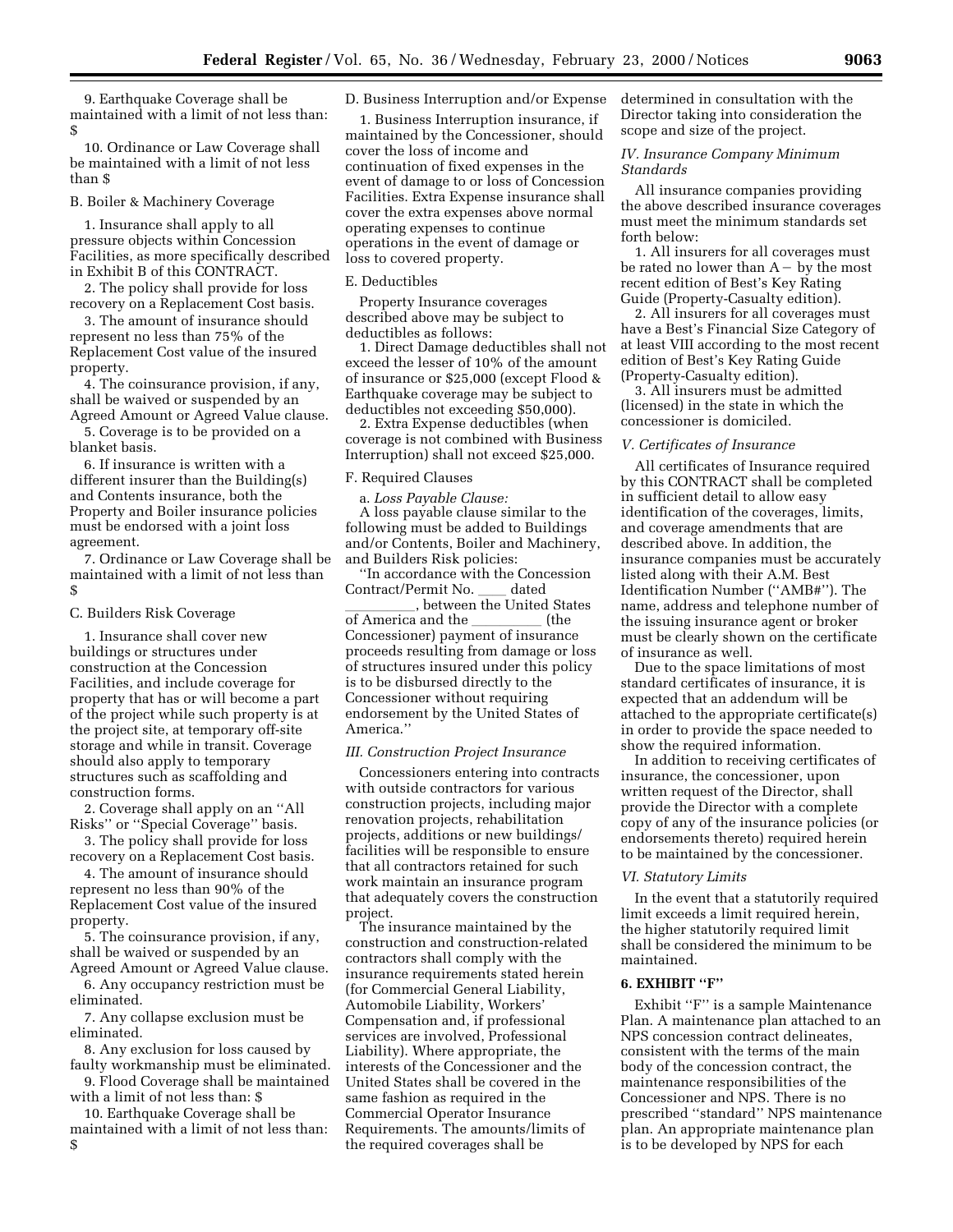particular concession contract. The following proposed sample maintenance plan, subject to any changes that may be made after consideration of public comments, will be included for informational purposes only as Exhibit ''F'' of standard language concession contracts (where applicable). There is no requirement that any actual Exhibit ''F'' to a concession contract adhere to the sample set forth below except for the introductory paragraph. Each actual maintenance plan will be developed to meet the needs and mandates of the individual park area and concession operations. Some sections included in this sample plan will not apply to all concessioners, *e.g.,* where the concessioner provides no employee housing or is not affected by snow removal issues. Additional sections, *e.g.,* hurricane preparedness, may be included in actual maintenance plans.

# **(SAMPLE) MAINTENANCE PLAN**

# **Park Unit Name**

*Table of Contents*

#### I. Introduction

- II. Maintenance of Concessioner Facilities
- III. Terms Used in This Agreement
- IV. Annual Maintenance Inspections
- V. Concessioner's Responsibilities
- A. *Facilities Assigned to the Concessioner* B. *Signs*
- C. *Snow Removal*
- D. *Litter and Garbage*
- E. *Grounds and Landscaping*
- F. *Roads, Trails, Parking Areas, and*
- *Walkways*
- G. *Firewood*
- H. *Utilities*
- VI. Service Responsibilities
- A. *Facilities Assigned to the Concessioner* B. *Signs*
- C. *Snow Removal*
- D. *Litter and Garbage*
- E. *Grounds and Landscaping*
- F. *Roads, Trails, Parking Areas, and Walkways*
- G. *Integrated Pest Management*
- H. *Utilities*

#### *I. Introduction*

This Maintenance Plan between (hereinafter referred to as the ''Concessioner'') and (Park Unit Name), National Park Service (hereinafter referred to as the ''Service'') shall serve as a supplement to Concession Contract CC-xxxxnnnn-yy (hereinafter referred to as the ''CONTRACT''). It sets forth the maintenance responsibilities of the Concessioner and the Service with regard to those lands and facilities within

(Park Unit Name) which are assigned to the Concessioner for the purposes authorized by the CONTRACT. In the event of any apparent conflict

between the terms of the CONTRACT and this Maintenance Plan, the terms of the CONTRACT, including its designations and amendments, shall prevail.

This plan shall remain in effect until superseded or amended. It will be reviewed

annually by the Superintendent in consultation with the Concessioner and revised as determined necessary by the Superintendent of (Park Unit Name). Revisions may not be inconsistent with the terms and conditions of the main body of this CONTRACT.

[From this point on, this document shall be tailored to the requirements of each individual park.]

# *II. Maintenance of Concessioner Facilities*

The Concessioner is required by the terms of the CONTRACT to maintain the facilities used in a manner that is considered satisfactory by the National Park Service. It is the purpose of this Maintenance Plan to help define the necessary maintenance requirements and to define the maintenance relationship between the Concessioner and the National Park Service. Both the Concessioner and the Service have specific responsibilities as outlined in the CONTRACT and this document.

#### *III. Terms Used in this Agreement*

''*Concession Facilities*'': As defined in the Concession CONTRACT.

''*Assigned Areas*'': Assigned areas are lands within (Park Unit Name), as defined by Land Assignment Maps in Exhibit "B" to the CONTRACT. These lands contain improvements and support facilities used by the Concessioner. The Concessioner has specific responsibilities, defined below, regarding the condition of these lands, together with the facilities, improvements and landscapes on them.

Land Assignment Maps may also contain comments addressing maintenance responsibilities specific to an area.

''*Exterior*'': Exterior refers to structures, foundations, exterior walls and surfaces, roofs, porches, stairways, and other structural attachments. This includes all equipment, walkways, trails, parking lots, and other improvements, as well as the lands, landscapes, and utilities within the assigned area of responsibility.

''*Interior*'': Interior refers to the area of structures inside the external walls and under the roof, including doors and window frames. This also includes all equipment, appurtenances, improvements, and utility systems that penetrate the walls, roof, or foundation.

''*Maintenance*'': The preservation and upkeep of real or personal property in as nearly as is practicable to the originally constructed condition or its subsequently improved condition. Maintenance includes operational cyclic repair and rehabilitation of designated areas, facilities, infrastructure,

equipment, and their component parts up to and including replacement if necessary—to provide a safe, sanitary and aesthetically pleasing environment for park visitors and employees.

''*Operations*'': Operations refers to all aspects of activity by the Concessioner authorized under the concession CONTRACT. Operations include all services provided to the public and all non-public actions necessary to support those authorized services.

'*Repair*'': Repair is defined as the act of correcting an unsatisfactory physical condition. Replacement is an aspect of repair and may be a necessary and/or an economically sound approach to repairs. Repair is an aspect of maintenance, and the objective of repair is the same as the objective of the general act of maintenance as defined above.

## *IV. Annual Maintenance Inspections*

The Service and Concessioner shall conduct an annual joint inspection/ review of Concessioner Facilities assigned to the Concessioner to determine what maintenance work is necessary, and if the facilities comply with applicable state and federal laws, regulations, guidelines, rules, codes, and policies. This review shall take place on a schedule to be established by the Service in consultation with the Concessioner.

Based upon the annual review, deficiencies noted on periodic evaluations (see Operating Plan), and needs identified by concessioner staff, the Concessioner shall prepare a list of maintenance needs and an annual maintenance program proposal to submit for Service approval by December 1 of each year. This program will list specific projects and the manner by which the Concessioner intends to execute its maintenance responsibilities during the following year.

#### *V. Concessioner's Responsibilities*

The following sections identify the responsibilities of the Concessioner.

A. Facilities Assigned to the Concessioner

The Concessioner shall maintain and repair all Concession Facilities assigned to the Concessioner except as noted under ''Service Responsibilities.''

The Concessioner's maintenance responsibilities include, but are not limited to:

• Lands, landscaping, and drainage structures;

• All improvements resting on the lands (buildings, walkways, trails,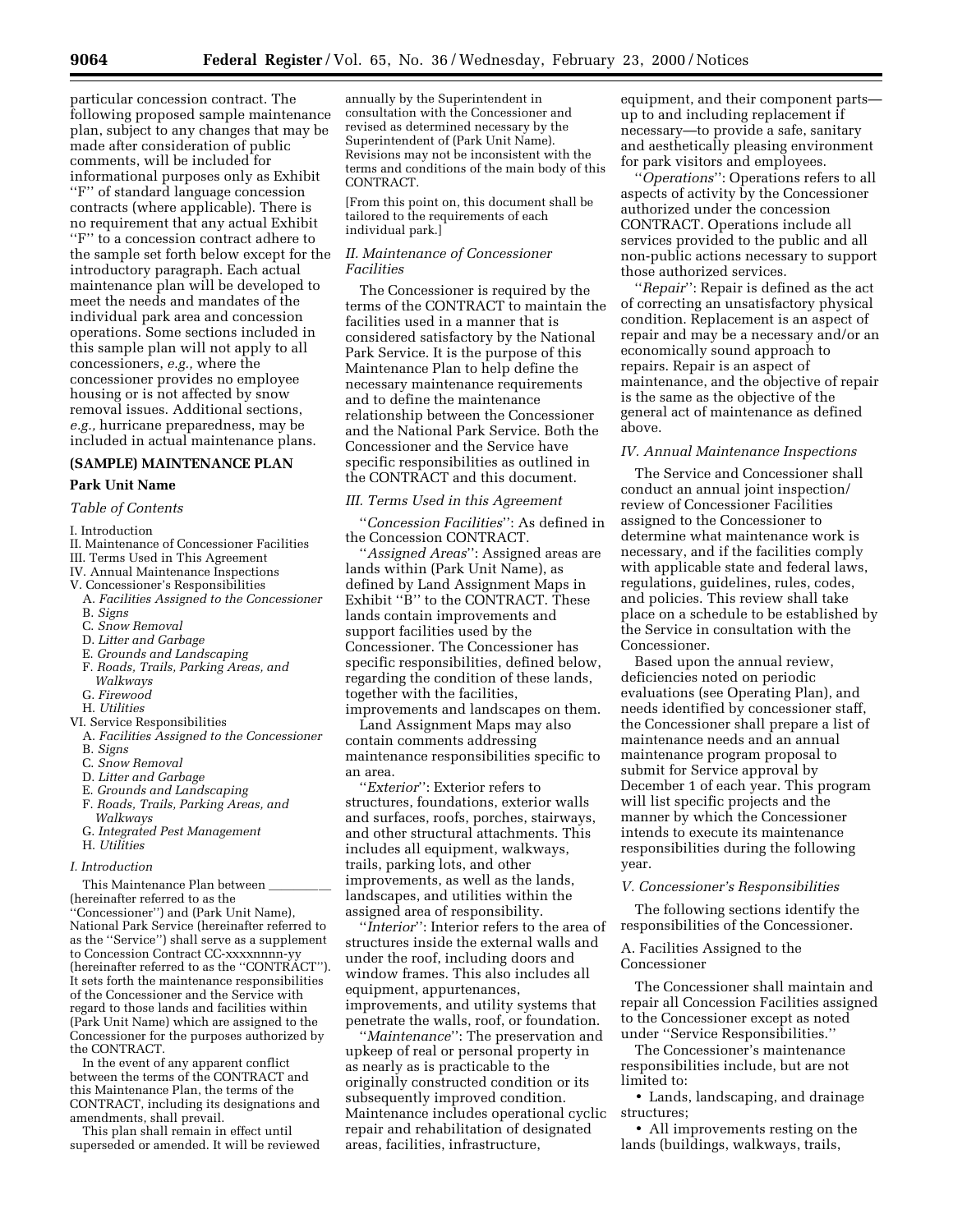parking areas, pavement markings, fences, curbing, culverts, etc.);

• Underground storage tanks and associated mitigation if needed;

• Intrusion and fire alarm systems; interior and exterior lighting systems;

• Fire suppression systems;

• Utility and utility distribution systems;

• Structural elements and surfaces (roofing, flooring, windows, doors, porches, etc. including hazard abatement);

• Heating and cooling systems;

• All installed fixtures and miscellaneous equipment.

The Concessioner will carry out general preventative and cyclic maintenance and emergency repair in a timely manner to ensure that all Improvements assigned to the Concessioner achieve the basic goals described by the Concessioner Review Program and applicable codes and guidelines. Maintenance will be carried out as follows:

1. *Codes:* The Concessioner shall comply with all applicable federal, state, and local codes, including but not limited to, the Uniform Building Code, Uniform Federal Accessibility Standards, the Uniform Plumbing Code, the National Electric Code, and the National Fire Protection Association's (NFPA) Life Safety Codes; unless a written exception has been provided by the Superintendent.

2. *Painting:* To maintain the appearance of the structures, exterior painting shall be performed on a seven year cyclic basis or more often if needed to provide adequate protection to the structure. Interior painting shall be performed on a five year cyclic schedule or more often if needed to maintain a good appearance. The Service must provide advance written approval for lengthening intervals or change of paint color.

3. *Interior Systems:* The Concessioner shall operate, repair, and replace lighting, heating, and cooling systems. The Concessioner shall clean and inspect all chimneys, fireplaces, stoves, and exhaust ducts prior to each operating season. The concessioner shall also provide and install any needed winterization covers for chimneys.

4. *Utility Systems:* The Concessioner shall operate, repair, and replace all interior and exterior utility systems within Concessioner land assignments as described on Land Assignment Maps.

5. *Food Service Equipment:* All equipment used in food service operations, including but not limited to dishwashers, refrigerators, freezers, and serving tables, will comply with safety, public health, and sanitation codes.

6. *Safety Equipment:* The Concessioner will provide and maintain safety devices, fire detection and suppression equipment, and such additional appurtenances as are necessary for the protection of the employees and the public, as well as assigned Concessioner Facilities, by complying with all applicable county, state, and federal codes.

7. *Fire Equipment:* The Concessioner is responsible for all hose boxes, fire hose, standpipes, and extinguishers within its assigned area of responsibility, and shall inspect the equipment on a regular basis to ensure proper working order and compliance with the NFPA Life Safety Code.

8. *Roof Replacement:* As roof materials are replaced, type A materials will be used to maximize the fire protection provided to structures assigned to the Concessioner.

9. *Historic Structures:* (Historic Items) Certain Concessioner Facilities are listed on, or may be nominated to, the National Register of Historic Places and the NPS List of Classified Structures (LCS).

The Concessioner shall submit plans for all proposed work or actions affecting these resources to the Service to ensure compliance with laws, policies, and guidelines, including the National Historic Preservation Act of 1966, as amended. This applies to any undertaking that may affect an historic structure, historic district, cultural landscape, archeological site, or historic object or furnishing. The Concessioner must document proposed actions using the ''XXX Form'' which is available from the park. Service representatives will provide guidance to the Concessioner on the preparation of the form if requested. The proposed project may be reviewed by the Service cultural resources staff at the park and regional level, the State Historic Preservation Officer, and the Advisory Council on Historic Preservation. Service approval is required prior to undertaking the proposed action.

10. *Winter Closures:* The Concessioner shall provide winter bracing in unoccupied buildings as needed to avoid damage to structures. The Concessioner shall install shutters on all windows that are susceptible to snow damage. Shutters shall be neatly made and fitted and shall match the color of the structure to which they are affixed. Shutters for the windows and doors of historic structures shall be installed in a manner approved by the Service.

The Concessioner shall remove snow from roofs when snow accumulations

threaten to injure persons or damage buildings. The Concessioner assumes sole responsibility for actions needed to correct damage that results from inadequate preventative measures.

11. *Concessioner Housing:* The Concessioner will carry out general maintenance and repair of employee housing structures on a timely basis to ensure that employee housing are well maintained. The Concessioner will inspect and clean heating on a cyclic basis and prior to initial occupancy. The Concessioner shall monitor employee housing for compliance with fire, health and safety codes and Service policies and guidelines.

#### B. Signs

The Concessioner will install, maintain, and replace all interior and exterior signs relating to its operations and services within the assigned areas and directional signs outside assigned areas that relate specifically to concession operations. Examples include identifying location of facilities, operating services and hours, and the Concessioner's rules or policies.

The Concessioner shall ensure its signs are compatible with Service sign standards. Sign size, style, color, and location shall be submitted for Service approval prior to installation. No handwritten signs shall be permitted within the Concessioner's area of responsibility except on a short-term, interim basis.

The Service may install signs within the areas assigned to the Concessioner.

#### C. Snow Removal

The Concessioner shall clear ice and snow, and sand all walkways, roadways, and parking areas within its assignment zones, as necessary to make access reasonably safe for the visiting public, Concessioner employees, Service emergency operations, and Concessioner maintenance and support operations. The use of chemical or foreign material de-icers must be preapproved by the Service.

#### D. Litter and Garbage

The Concessioner shall provide an effective system for the collection and disposal of garbage and trash within its areas of responsibility. The concessioner may engage an independent contractor for this activity. The Concessioner shall keep its assigned areas free of litter, debris, garbage, and abandoned equipment, vehicles, furniture, or fixtures. Refuse shall be stored in receptacles that are covered, waterproof, and bear-and vermin-proof.

These containers will be kept clean, well maintained, and serviceable; sites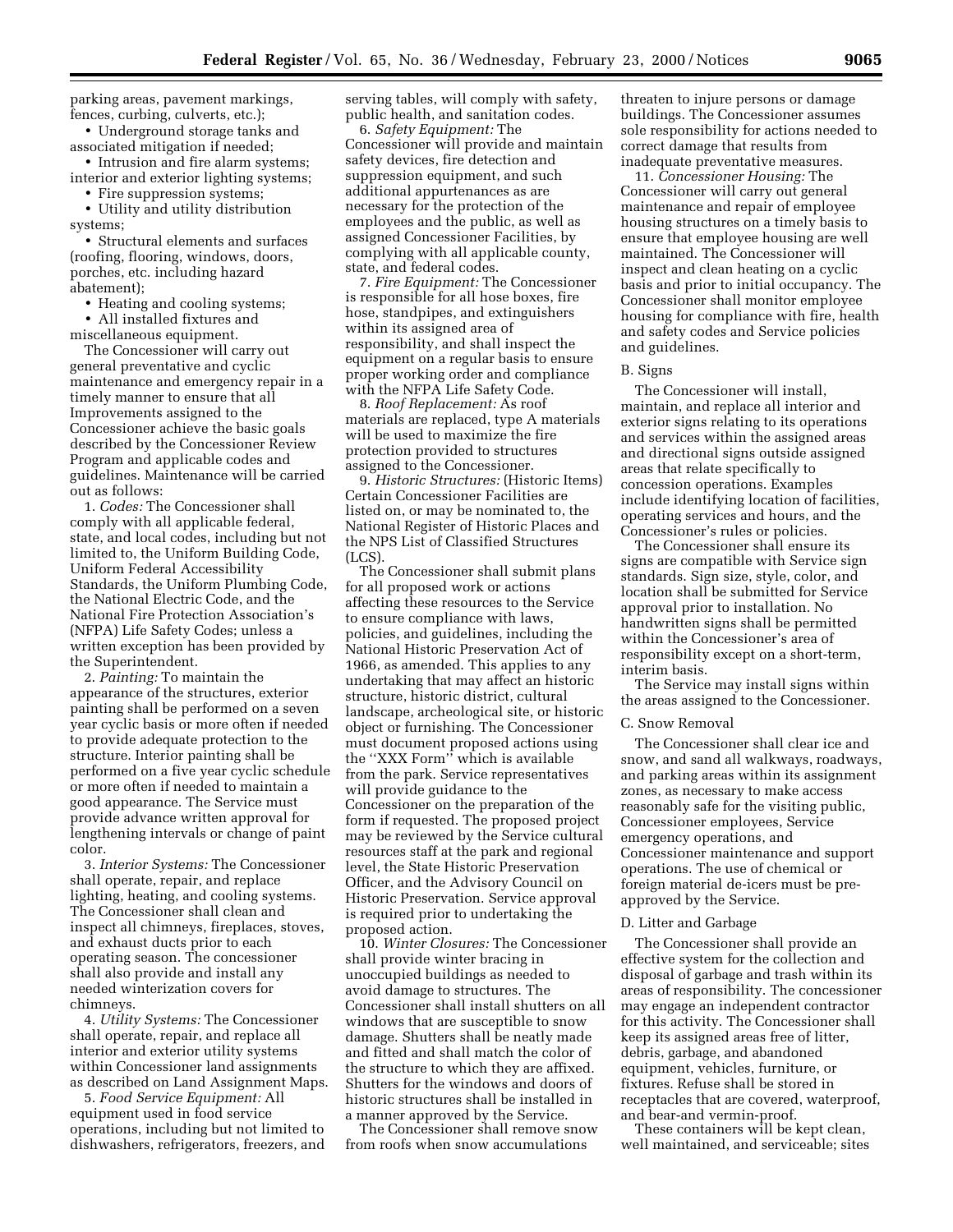will be free of spills, waste, and odors. To prevent pest attraction and breeding, all wet garbage from concession operations will be adequately bagged and tied or stored in sealed containers. Waste must not accumulate in trash containers to the point of overflowing. Trash containers shall be conveniently located and in sufficient quantity to handle the needs of the area. The Concessioner will place cigarette receptacles at heavy use locations within assigned areas.

In areas where trash/garbage pickup noise may disturb guests, the contractor is restricted to pick-ups between 8:00 a.m. and 5:00 p.m.

Trash and garbage containers should be painted light brown or tan to distinguish between Service receptacles which are dark brown. Paint color should be approved by the Service prior to application.

All materials generated as solid waste must be removed from parks at the Concessioner's expense and disposed of in an appropriate manner in an approved site. Applicable state and/or county codes shall also be followed.

#### E. Grounds and Landscaping

The Concessioner shall prepare a written landscaping plan for each land assignment area and submit it to the Service for approval. The plan will include general statements regarding the desired regime (manicured, natural, etc.) and condition of the area and sub areas, as appropriate. It should include specific information including locations and scope of work proposed, safety and resource considerations, debris disposal, and proposed use of irrigation systems. The appropriate use of native vegetation, need for revegetation/ restoration efforts, and the potential existence of cultural landscapes should be considered during this planning phase.

The Concessioner shall ensure proper drainage control to protect landscapes, native vegetation, structures, facilities, improvements, and equipment while maintaining natural drainage patterns to the greatest extent possible.

The Concessioner will remove trees within the Concessioner's assigned areas that have been identified by the Service as hazardous. Such trees and other trees requiring removal will be approved for removal in advance by the Superintendent by means of a written authorization that shall serve as a removal permit.

In cases where grounds and landscaping activities require temporary modification or relocation of structures assigned to the Concessioner, the Concessioner shall carry out the

temporary modification or relocations at its expense.

The Concessioner will remove accumulated debris. The Concessioner should use creative methods of recycling natural debris, such as chipping woody materials for use as compost, dust control, and/or resource mitigation material. The Concessioner will remove slash buildup around buildings in its assigned area to reduce fire hazard.

As facilities are removed or sites become heavily impacted by construction activities or overuse, the Concessioner shall prepare and implement a site restoration component for its landscaping plan. The park's Resources Management Division will provide advice and assistance during the preparation of these plans. Written approval from the Service is required prior to plan implementation.

F. Roads, Trails, Parking Areas, and Walkways

The Concessioner shall maintain roads, parking areas, curbing, sidewalks, walkways, and trails within its assigned lands in a state of good repair and in a manner, which provides reasonable access to the general public, persons with physical disabilities, and emergency/service vehicles. In all assigned areas, the Concessioner shall sweep, sign, and paint curbs and striping surfaces on a recurring schedule to ensure that public areas are consistently clean and free of litter and earthen debris and are well marked. Striping plans must have written approval from the Service prior to implementation.

The Concessioner will control dust within the Concessioner's land assignment and dust which results from Concessioner use outside the Concessioner's land assignment.

The Concessioner shall develop an exterior lighting system plan, which addresses installation and maintenance of directed lighting systems that provide the minimum necessary lighting for night-time walking in assigned walkway areas. This lighting system plan shall be submitted to the Service for approval.

The Concessioner shall maintain trails assigned for its use.

#### G. Firewood

The Concessioner shall acquire fullycured firewood from outside the park for use in assigned facilities. The Service encourages the use of lower emission composite fuels when and wherever possible.

To minimize hazards associated with fuel wood storage, the Concessioner will store wood away from existing

structures and will comply with instructions provided by the Service's fire management staff.

#### H. Utilities

Utility systems will not be extended or altered without prior written approval of the Superintendent. This does not include routine or minor maintenance such as replacement of system components with like kind.

1. *Electrical:* The Concessioner shall maintain all electrical lines and equipment (conduit, fuses, panels, switches, transformers, lines, etc.) down line from the meter within all Concessioner land assignments and all fixtures (lamps, cords, and equipment) affixed to the secondary electrical lines.

The Concessioner shall repair or replace any electrical system damage within assigned areas and damage occurring beyond the Concessioner assigned areas which results from negligence of the Concessioner and/or its employees while working or operating concessioner equipment.

The Concessioner will ensure that all electrical circuits under its control meet or exceed the standards of the National Electric Code.

2. *L.P. Gas Systems:* The Concessioner shall repair and maintain, according to NFPA codes, all L.P. gas systems in its assigned areas. This includes, but is not limited to, tanks, bottles, regulators, and piping.

The Concessioner will conduct and document, semi-annual inspections of its gas storage and distribution systems.

Placement of new or additional tanks must receive prior written Service approval. All gas installations must be inspected by an independent inspector at the Concessioner's expense.

3. *Water:* The Concessioner shall repair and maintain water service and building plumbing systems down flow from the meter within the Concessioner land assignments or as shown and/or described on Land Assignment Maps. The Concessioner shall repair or replace any damaged portions of the water system within assigned areas and damage occurring beyond the Concessioner assigned areas which results from negligence of the Concessioner and/or its employees while working or operating concessioner equipment. The Concessioner shall also maintain all fixtures attached to the water system within all buildings and structures.

The Concessioner shall implement water conservation measures as needs arise. As replacement of fixtures is needed, the Concessioner shall obtain and install low-flow and water conserving fixtures.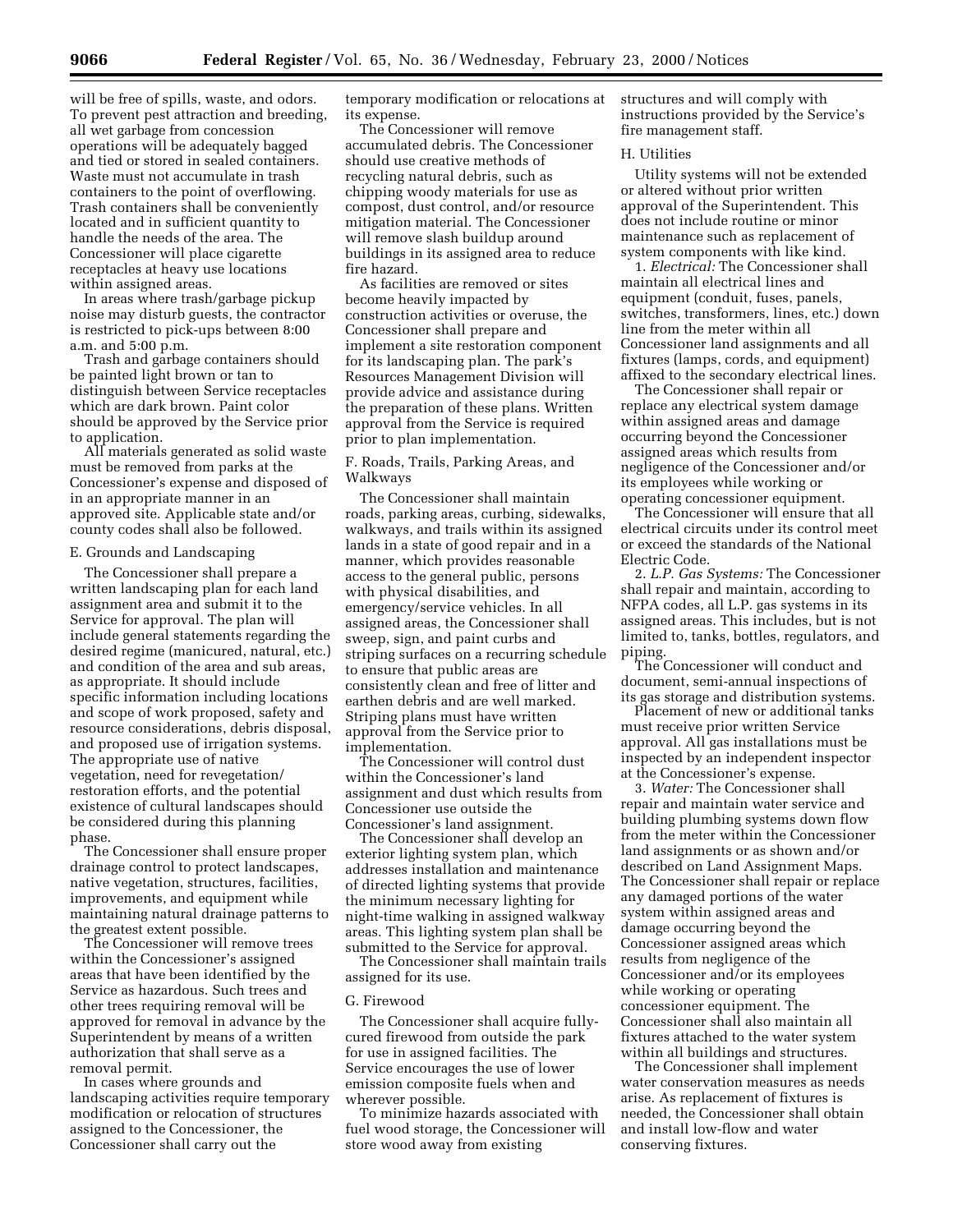The Concessioner shall implement a cross-connection control program in accordance with the most current version of the (Park Unit Name) Water System Cross-Connection Control Regulations.

The Concessioner will provide for the daily monitoring and periodic sampling of water systems at its camps.

4. *Sewage:* The Concessioner shall repair and maintain all sewage lines, connections, disposal systems, and appurtenances within the Concessioner land assignment to the sewer collection main or as shown and/or described on Land Assignment Maps. The Concessioner shall repair or replace any damage to the sewage disposal system within assigned areas and damage occurring beyond the Concessioner assigned areas which results from negligence of the Concessioner and/or its employees while working or operating concessioner equipment.

The Concessioner shall maintain, repair, and replace fixtures attached to the sewage disposal system (including sinks, toilets, urinals, and dish washing equipment).

The Concessioner shall install and maintain grease traps as necessary to assure that grease does not flow into wastewater systems. The Service will bill the Concessioner to recoup costs for clearing or replacing clogged sewer lines and cleaning lift station wet wells due to heavy grease accumulation when directly related to the Concessioner's operations.

The Concessioner shall provide chemical toilets at designated areas associated with their operations, e.g., golf courses, stables, and raft takeout. The Concessioner will also provide for the proper operation and maintenance of composting toilets associated with its operations.

5. *Telephone Service:* The Concessioner shall contract directly with commercial telephone operators for phone service to its assigned facilities. Agreements with commercial providers shall be in accordance with guidelines provided by the National Park Service. The Concessioner shall be responsible for all on premise equipment and wiring.

6. *Seasonal Operations:* The Concessioner will drain all water and sewer lines that are defined above as the responsibility of the Concessioner and take all necessary steps to prevent damage from freezing.

The Concessioner will charge and test all water and sewer lines for leaks prior to opening.

The Concessioner shall comply with the Service's annual guidelines when

reopening and repairing drinking water distribution systems.

7. *Fuel Storage Tanks and Pumps:* The Concessioner shall maintain in a serviceable condition all fuel dispensing equipment (including nozzles, regulators, shut-offs, pumps, pump housing and related appurtenances). The Concessioner shall also be responsible for installation, maintenance or replacement of fuel storage tanks and underground pumps, pipes, etc. to the dispensing apparatus, and shall be responsible from the installation and maintenance of protection barriers to protect the dispensing equipment. All maintenance, repairs, remodeling, upgrading and fuel spill mitigation shall be consistent with applicable Federal, state and local regulations and codes. The Concessioner shall notify the park's Communication Center immediately upon the event of a hazardous material or fuel spill.

#### *VI. Service Responsibilities*

During the execution of any Service responsibilities indicated below, should the Service disrupt areas or lands within the Concessioner's assigned lands, the Service shall provide mitigative signing, barriers, and revegetative efforts as are needed.

The Service will interface with the Concessioner's maintenance program by executing the following responsibilities. All obligations of the Service are subject to the availability of appropriated funds.

#### A. Facilities Assigned to the Concessioner

The Service will not maintain Concession Facilities assigned to the Concessioner. The Service will provide staff review of Concessioner plans and proposals, inspection and evaluation of Concessioner processes and programs, and technical advice and assistance when requested and as resources allow.

#### B. Signs

The Service will install, maintain, and replace all regulatory signs. The Service will provide direction and assistance to the Concessioner during the design and installation of all approved signing.

If requested, and subject to the availability of resources, the Service may on a reimbursable basis construct, maintain, and/or install signs for which the Concessioner is responsible. All requests for such service must be approved by the Chief, Facility Management, or his/her designated representative.

#### C. Snow Removal

(This paragraph should mesh with the Concessioner snow paragraph. Also, if snow removal is being provided to the Concessioner by NPS, provisions must be made as to price and availability.)

The Service will hold (usually in the fall) an annual meeting to develop a snow removal plan and priority schedule for Service plowing operations; a representative of the Concessioner may attend.

#### D. Litter and Garbage

(This paragraph should be aligned with the related concessioner paragraph.)

If requested and subject to the availability of funds, the Service may on a reimbursable basis provide garbage pick-up and disposal, bear-proof dumpsters, and maintenance and repair of those dumpsters within the Concessioner's assigned areas. All requests for such service must be approved by the Chief, Facility Management or his/her designated representative.

The Service will provide direction and guidance to the Concessioner regarding procedures and methods for keeping Concessioner refuse away from Park wildlife.

#### E. Grounds and Landscaping

The Service will identify and periodically monitor hazardous trees in the Park. The Service will review the Concessioner's Landscaping Plans, provide standards as needed, review and approve (if appropriate) proposed work, and monitor Concessioner projects.

The Service may make available to the Concessioner, when no cost to the Service is incurred, designated sites where limbs and other legally burnable forest debris may be transported for disposal.

# F. Roads, Trails, Parking Areas, and Walkways

The Service will be responsible for appropriate maintenance of all roads, parking areas, curbing, sidewalks, walkways, and trails in the Park, except those within the Concessioner's area of responsibility as shown on the Land Assignment Maps. The Service will review the Concessioner's maintenance plans, provide standards as needed, review and approve proposed work where appropriate, and monitor Concessioner projects. Use of assigned trails by the Concessioner is subject to specific terms and conditions as may be developed by the Superintendent for mitigation of impacts by the Concessioner resulting from the Concessioner use.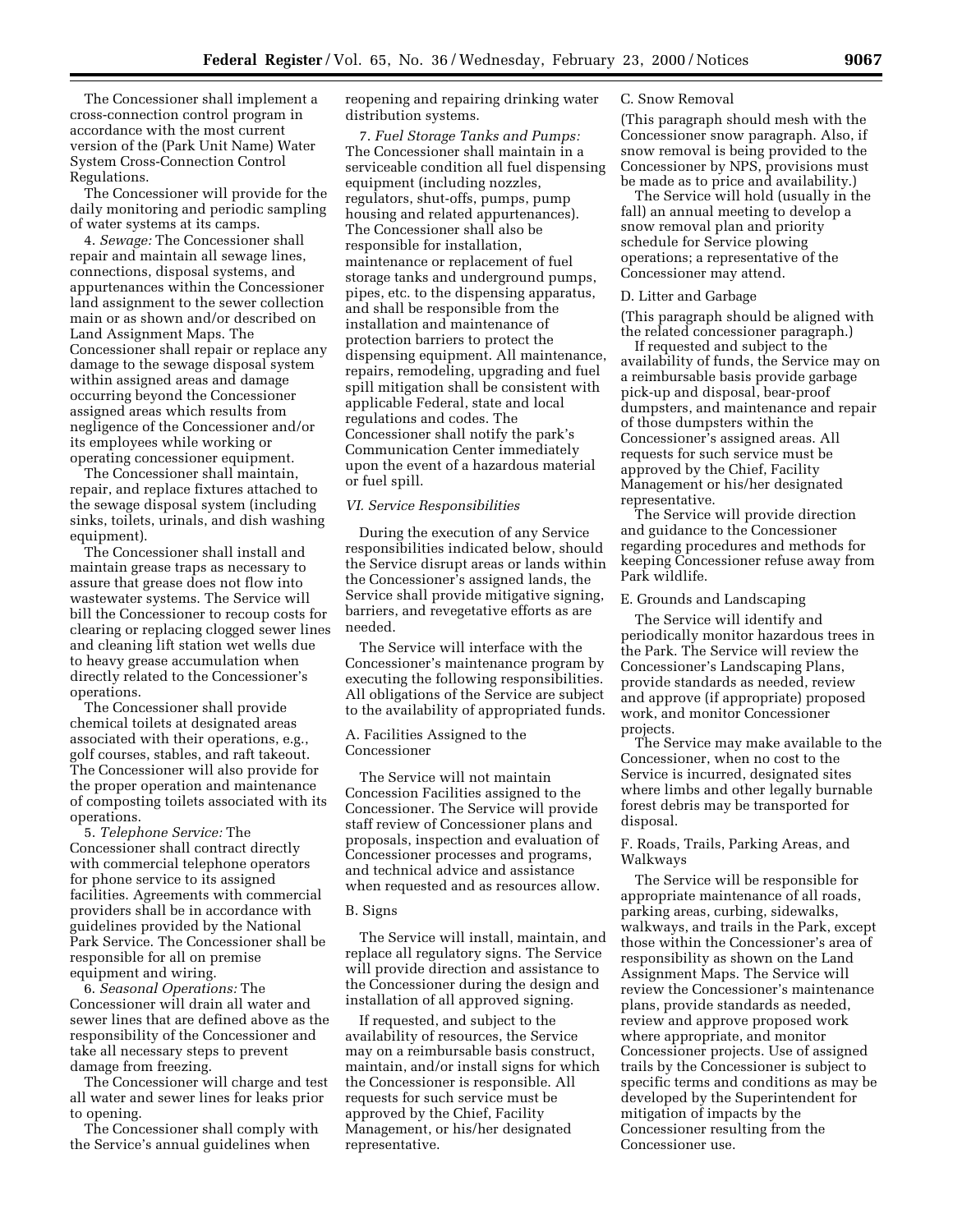lllllllllllllllllllll

#### G. Integrated Pest Management

The control of pests by chemical and other means is subject to park approval. Procedures are outlined in the Park's Integrated Pest Management Plan. Specific problems can be referred to the park's Integrated Pest Management Coordinator.

# H. Utilities

1. *Electrical:* Where currently provided or where duplicate efforts exist, the Service will offer electrical service to the Concessioner at rates established by the Service. The Service will allow commercial electrical service to be available at all locations assigned to the Concessioner where the provision of electrical service is indicated in General Management Planning documents.

2. *Water:* The Service shall supply potable water to all Concession assigned areas to the extent possible using existing water systems at rates to be established by the Service. The Service will charge a fee to be determined annually.

The Service will provide bacteriological monitoring and chemical analysis of potable water as required by applicable law or policy. In the case of the required water monitoring by the Concessioner, the Service will provide training and review the Concessioner's daily monitoring procedures. The Service will also process water samples taken by the Concessioner at its monitored areas.

The Service will furnish water service, connections, meters, and shutoff valves. All piping and appurtenances down flow from the meter or as shown and/or described on Land Assignment Maps shall be the responsibility of the Concessioner to operate, repair, and maintain.

3. *Sewage:* The Service shall provide waste water treatment and collection services to all Concession assigned areas or as described and/or marked on Land Assignment Maps. The Service will charge a fee to be determined annually.

The Service shall assume responsibility for waste water collection at the sewer main where major points of collection occur and operate and maintain lift stations and wastewater treatment facilities including the pumping of sealed vaults within lands assigned to the Concessioner.

The Service will provide advice and technical expertise, as available, to the Concessioner regarding the operation and the maintenance of composting toilets.

# **National Park Service**

Superintendent

Date:

# **6. EXHIBIT ''G''**

Exhibit "G" is a sample Operating Plan. An operating plan attached to an NPS concession contract describes specific operational responsibilities of the Concessioner and NPS. There is no prescribed ''standard'' NPS operating plan (except for the introductory paragraph of this sample plan). An appropriate operating plan is to be developed by NPS for each particular concession contract. The following proposed sample operating plan, subject to any changes that may be made after consideration of public comments, will be included for informational purposes only as Exhibit ''G'' of standard language concession contracts (where applicable). There is no requirement that any actual operating plan follow this sample except for its introductory paragraph. Each actual operating plan will be developed to meet the needs and mandates of the individual park area and concession operations. Some sections included in this sample plan will not apply to all concession contracts, *e.g.*, where the concessioner provides no lodging or food service. Appropriate additional sections may be included in actual operating plans.

#### **(Sample) Operating Plan**

#### *Park Unit Name*

- Table of Contents
- I. Introduction
- II. Management, Organization and Responsibilities
- A. Concessioner
- B. Area
- III. Concession Operations
- A. Operational Evaluations
- B. Rates
- C. Schedule of Operation
- D. Staffing and Employment
- 1. Concessioner Hiring
- 2. Employee/Staffing Practices
- 3. Service Employees and Families
- 4. Training Program
- IV. Scope and Quality of Service A. Overnight Accommodations
	- 1. General
	- 2. Television
	- 3. Telephone Services
	- 4. Lodging Reservations/Deposits/Refunds 5. Conventions, Group Meetings, and Special Events
	- B. Food and Beverage Service
	-
	- C. Alcoholic Beverage Sales D. Merchandising
	- 1. General
	- 2. Gifts and Souvenirs
	- 3. Sporting Goods and Clothing
	- 4. Firewood
	- E. Interpretive Services
	- 1. General
- 2. Guided Bus Tours
- 3. Non-Personal Interpretive Services
- 4. Interpretive Assistance
- F. Ski Touring Operations
- G. Automobile Service Stations H. Showers and Laundry Facilities
- I. Vending
- V. Reports
- A. Concessioner
- 1. Management Information System
- 2. Utility Pass-Through Revenues
- 3. Incident Reports
- 4. Human Illness Reporting
- 5. Other Reports Required by the CONTRACT
- B. Service
- 1. Annual Review of Utility Rates
- 2. Annual Utility Pass-Through Reconciliation
- VI. Sanitation
- VII. Loss Control (Risk Management) Program
- VIII. Lost and Found Policy
- IX. Integrated Pest Management
- X. Complaints
- XI. Advertisements/Public Information
- XII. Protection and Security
	- A. Visitor Protection
	- B. Fire Protection
	- C. Emergency Medical Care
	- D. Concessioner Security Personnel
	- E. Alarm Systems
- XIII. Recycling and Conservation
	- A. Source Reduction
	- B. Recycling and Beverage Container Programs
- C. Water and Energy Conservation
- XIV. Volunteers in the Park (VIP)
- XV. Smoking in Public Buildings
- XVI. Quiet Hours

#### *I. Introduction*

This Operating Plan between

(hereinafter referred to as the ''Concessioner'') and (Park Unit Name) (hereinafter referred to as the ''Service'') shall serve as a supplement to Concession Contract CC-xxxxnnnn-yy (hereinafter referred to as the ''CONTRACT''). It describes specific operating responsibilities of the Concessioner and the Service with regard to those lands and facilities within (Park Unit Name) which are assigned to the Concessioner for the purposes authorized by the CONTRACT.

In the event of any conflict between the terms of the CONTRACT and this Operating Plan, the terms of the CONTRACT, including its designations and amendments, shall prevail.

This plan will be reviewed annually by the Superintendent in consultation with the Concessioner and revised as determined necessary by the Superintendent of (Park Unit Name).

Any revisions shall be consistent with the main body of this CONTRACT.

[From this point on, this document needs to be tailored to the requirements of each individual park.]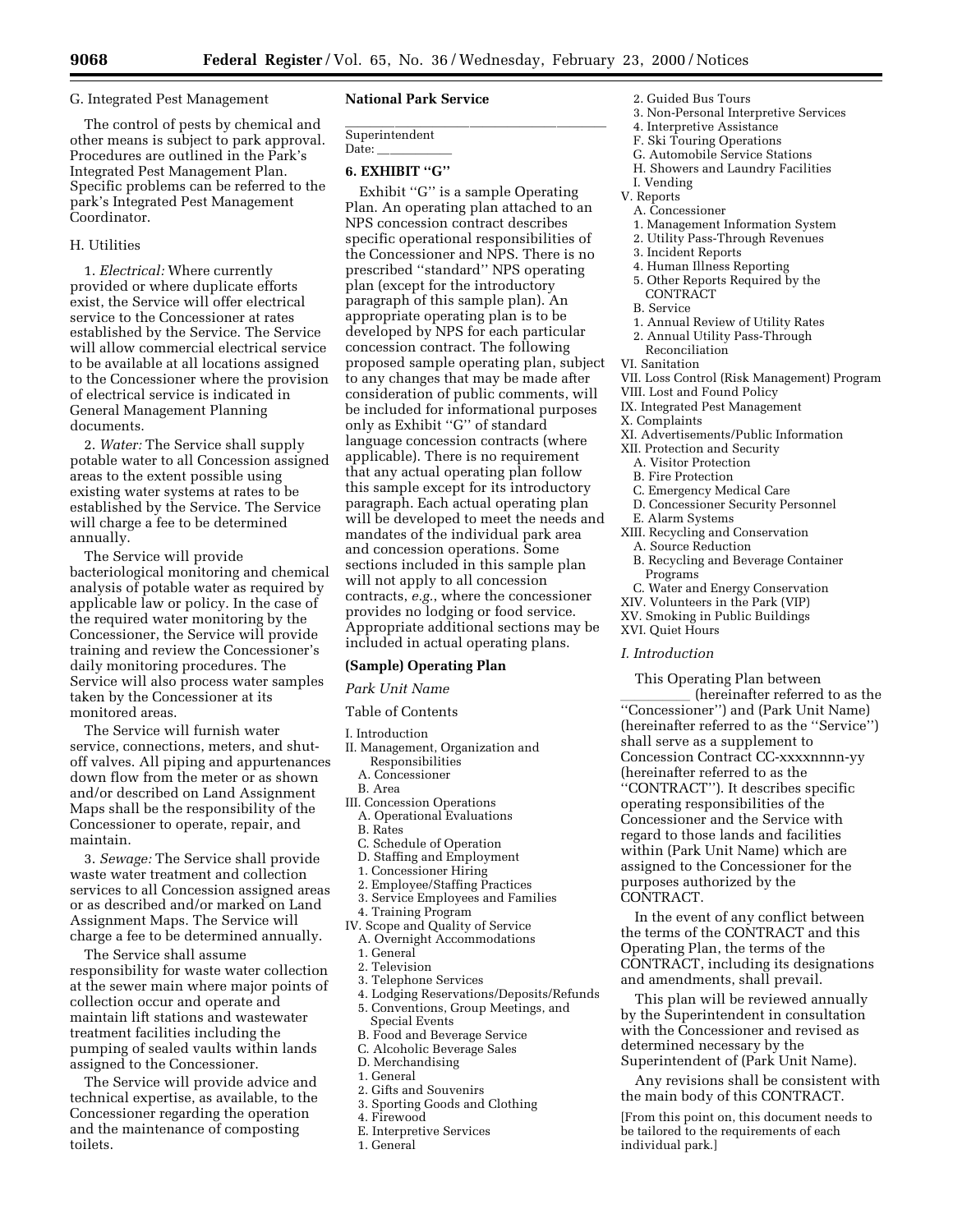# *II. Management, Organization and Responsibilities*

# A. Concessioner

1. The Concessioner will direct this concession operation. The Concessioner shall employ an on-site manager, who carries out the policies and directives of the Service as well as those of the Concessioner in the operation of the authorized concessions facilities and services in (Park Unit Name). To achieve an effective working relationship between the Concessioner and the Service, the Concessioner shall designate one representative who has full authority to act as a liaison in all concession matters within (Park Unit Name).

2. The on-site manager will employ a staff with the expertise to operate all services authorized under the concession CONTRACT.

3. The on-site manager will furnish the Service with an initial list identifying key concession management and supervisory personnel and their job titles, with updates as changes occur.

#### B. Area

1. The Superintendent manages the total park operation, including concession operations. The Superintendent carries out the policies and directives of the Service, including oversight of concession contracts. Through staff representatives, the Superintendent reviews, supervises, and coordinates concession activities within (Park Unit Name).

Monitoring concession contract compliance includes evaluating all concession operations and services, and reviewing and authorizing all rates, improvements to facilities, and construction.

2. The Assistant Superintendent supervises and manages the functions of all divisions, as they relate to the overall park operation. This position has delegated authority and assists the Superintendent by making recommendations on all aspects of park management and serves as Acting Superintendent during the absence of the Superintendent.

3. The Management Assistant is responsible for coordinating planning and development activities, overseeing environmental compliance, and supervising the concession management activities within the park.

4. The Concessions Management Division coordinates the functions of other Service divisions relating to concession operations. The Chief makes recommendations on all aspects of the concessioner's operation to the Superintendent. He/she ensures that

necessary evaluations and inspections are performed, including those required by the United States Public Health Service (USPHS), Park Safety Officer (including fire inspections), along with periodic evaluations required under the NPS Concessioner Review Program. The Chief ensures all concessioner rates are approved based upon current comparability studies or applicable guidelines. He/she has authority from the Superintendent to make field decisions pertaining to the concessions operation, and acts as liaison between the Concessioner and Superintendent.

Concessions Management Specialist(s) review and coordinate the Concessioner's day-to-day activities; operational and maintenance activities; rate, service, and schedule changes; equal employment opportunity and affirmative action plans; advertisements; construction proposals; annual financial reports; insurance coverage; and any other contract requirements.

5. The Park Safety Officer monitors the Concessioner's Loss Control program to ensure it meets all applicable standards.

6. The Park Sanitarian monitors food and beverage services, grocery stores, solid waste disposal, water, and waste water systems to ensure adherence to all applicable public health standards.

7. The Chief Ranger initiates, reviews, supervises, and coordinates the activities of personnel who provide visitor services and protection functions. District and Subdistrict Rangers, the Fire Management Officer, and the Chief Law Enforcement Specialist serve as the direct line of communication to the Concessioner on matters related to fire management, law enforcement, safety, prescribed fire, search and rescue, emergency medical services and resource protection. District and subdistrict rangers may assist with concession operational evaluations, PHS evaluations and critical item follow-up inspections.

8. The Chief of Interpretation acts on behalf of the Superintendent in matters pertaining to interpretation, environmental education, museum services, and public information. The Interpretive Division will work with the Concessions Management Division to evaluate/monitor concession interpretive activities.

a. District Interpreters provide interpretive programs for the visiting public and serve as the direct line of communication to the Concessioner about interpretive matters, including concession staff training.

b. The Public Information Officer coordinates media relations and activities directly with the

Concessioner. This office also prepares the Parks' newspaper, the Sequoia Bark.

c. The Parks Cultural Resources Specialist serves as the direct line of communication to the Concessioner about the care, treatment, and preservation of the historic structures assigned to the Concessioner.

9. The Chief of Maintenance acts on behalf of the Superintendent in matters pertaining to maintenance and supervises the activities of Facility Managers, the Park Sanitarian, and Park Communications Center.

a. The Facility Managers, District Maintenance Supervisors and their staff provide day-to-day supervision of all maintenance activities and operations, including utilities, in their districts. They serve as the direct line of communications to the Concessioner on routine maintenance matters.

b. The Exhibits Specialist provides technical advice and assistance to the Concessioner on all matters concerning maintenance to historic structures.

10. The Chief of Resources Management acts on behalf of the Superintendent in all matters pertaining to natural resources management such as air quality monitoring, vegetation management, fish and wildlife management, and hazard tree mitigation.

11. The Administrative Officer acts on behalf of the Superintendent in matters related to fiscal management associated with the concession activities, including billing for payment of franchise fees, utilities, lease fees, quarters rental, and personal services provided by the Service to the Concessioner.

#### *III. Concession Operations*

#### A. Operational Evaluations

1. The Service and the Concessioner shall inspect and monitor concession facilities and services. The Service will evaluate all services and facilities operated by the Concessioner to ensure public safety and health, identify maintenance and operating deficiencies, and ensure satisfactory services and accommodations for the general public within assigned areas of responsibility .

2. The Superintendent's representative(s), normally the Concessions Management Specialists, will conduct periodic inspections of concessioner facilities and services to ensure conformance to operational standards established by the Concessioner Review Program. Location managers will be contacted at the time of evaluations so that a representative of the Concessioner can accompany the Service evaluator.

3. The Park's Safety Officer will conduct at least one annual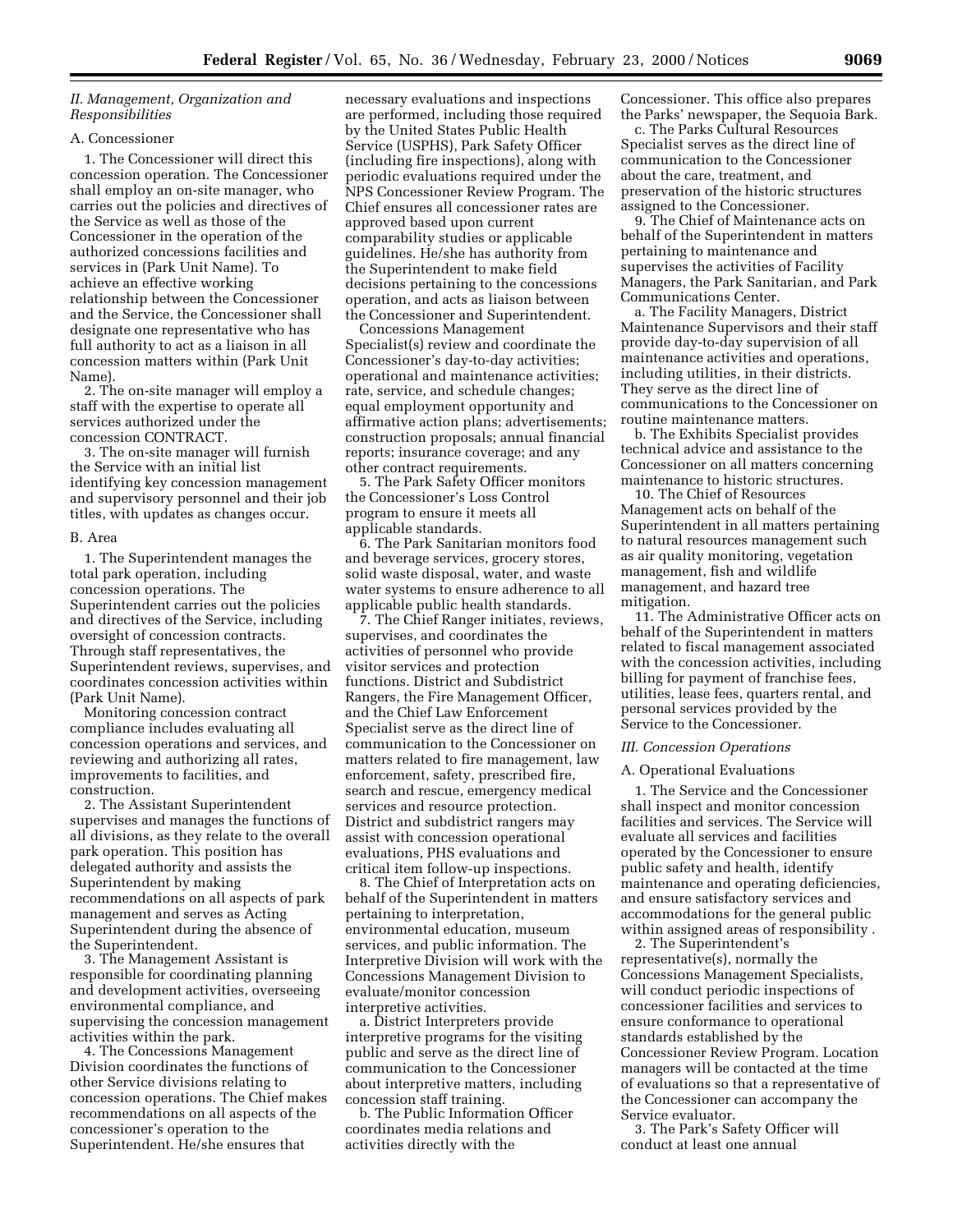comprehensive safety and occupational health evaluation.

4. The Park Sanitarian shall conduct periodic food service evaluations; inspections may be conducted without prior notice. The Concessioner will maintain and follow a formal, written food service sanitation self-inspection program. The Service will help develop and update the program as necessary.

5. The Concessioner is responsible for developing and following a comprehensive safety program. The service will make unannounced inspections and evaluations of the safety program on a random basis.

6. The Concessioner will perform annual interior and exterior fire and safety inspections of all concession buildings. Written records, verifying the completion of such inspections, will be maintained by the Concessioner and available to the Service upon request.

7. The Service reserves the right, in accordance with the Concession CONTRACT, to enter the Concessioner's facilities at any reasonable time for inspections or when otherwise deemed necessary.

8. The Concessioner must be responsive to dates assigned for correction of deficiencies and abatement plans for correction of identified deficiencies. The Concessioner will meet with Service officials to schedule and prioritize correction of deficiencies and improvement programs resulting from these inspections.

#### B. Rates

The Concessioner shall provide its visitor services at rates approved by NPS.

# C. Schedule of Operation

The Concessioner will provide authorized services for (Park Unit Name) visitors on a year-round basis; some facilities close seasonally or provide limited services. The Concessioner will annually submit a written schedule of proposed opening and closing dates and operating hours for all concession facilities for the Superintendent's approval prior to implementation. The Service will give reasonable notice of any schedule changes that it may initiate. Weather and visitation may cause specific dates of operating seasons to fluctuate; these dates, however, will be agreed upon and approved by the Service.

# D. Staffing and Employment

1. *Concessioner Hiring:*

a. The Concessioner will hire a sufficient number of employees to ensure satisfactory services during shoulder as well as peak visitor seasons.

b. The Concessioner will attempt to offer its employees a full workweek whenever possible. Prior to employment, the Concessioner will inform employees of the possibility that less-than-full-time employment may occur during slow periods.

c. The Concessioner will establish hiring policies that include appropriate background reviews of applicants for employment. The Concessioner will establish employment standards to ensure that guest safety and security is maintained and that sensitive positions, such as those with access to guest room keys, are identified.

d. Drivers of delivery trucks or passenger carrying vehicles shall have a valid operator's license for the size and class of vehicle being driven. They shall also meet any additional State requirements established for the vehicle driven or passengers carried.

2. *Employee/Staffing Practices:* a. All employees dealing with the public shall wear uniforms or standardized clothing with personal nametag. Employees will project a hospitable, friendly, helpful, positive attitude, be capable of and willing to answer visitors' questions, and provide visitor assistance. The Concessioner shall take appropriate steps to enforce these rules.

b. The Concessioner shall have an affirmative action plan, as required by law, and shall post the plan in the office and work area.

3. *Service Employees and Families:* The Concessioner shall not employ in any status a Service employee, his/her spouse, or minor children of Service employees without the Superintendent's approval. Service employees must submit a written request for approval to the Superintendent. The Concessioner shall not employ in any status the spouse or children of the Superintendent, Assistant Superintendent, Chief of Concessions Management, Concessions Management Specialists, Safety Officer, or Public Health Sanitarian.

4. *Training Program:*

a. The Concessioner will provide employee orientation and training and will inform employees of park regulations and requirements that affect their employment and activities while residing and working in (Park Unit Name). A Service representative may participate in scheduled orientation sessions.

b. The Concessioner will provide appropriate job training to each employee prior to duty assignments and working with the public.

c. The Service will provide orientation(s) to the Concessioner

Review Program and other NPS Concession Programs, emphasizing the operational review program, to managers on an annual basis.

d. The Concessioner will provide hospitality training for employees who have direct visitor contact and/or who provide visitor information.

e. The Concessioner will design and provide interpretive training for all employees who provide interpretive and/or informational services. The Service will work closely with the Concessioner to refine the methods of preparing and conducting effective interpretive programs. The Service will evaluate interpretive visitor services to ensure appropriateness, accuracy, and the relationship of interpretive presentations to primary parkwide interpretive themes.

#### *IV. Scope and Quality of Service*

**Note to preparer:** This section of the sample operating plan includes only a portion of the potential services that a concessioner might provide. Some of these sample sections may not apply to one concessioner. Other services for which sections might be developed include, for example:

- Horse operations
- Guided ski touring, hiking or technical climbing
- Sleigh rides
- Wagon rides
- Bus tours
- **Cookouts**
- Snowmobile operations
- Pack trips
- Hunting guide services
- Canoe or kayak livery
- Etc.

All vehicular equipment used by the Concessioner will be properly licensed and maintained in a safe operating condition. Federal and state requirements must be adhered to. The Concessioner will park such equipment, when not in use, in an orderly fashion in an area approved by the Service.

#### A. Overnight Accommodations

1. *General*: Total pillow count will not exceed the pillow limitation set forth in the General Management Plan and applicable development concept plans for this park area.

The Concessioner will provide clean, well maintained overnight accommodations. Furnishings, bedspreads, pictures, draperies, etc. will retain a national park theme, with sensitivity to the history and resources of the park area. The Concessioner and Service will coordinate improvements to rooms and furnishings. The Concessioner must have prior written approval from the Superintendent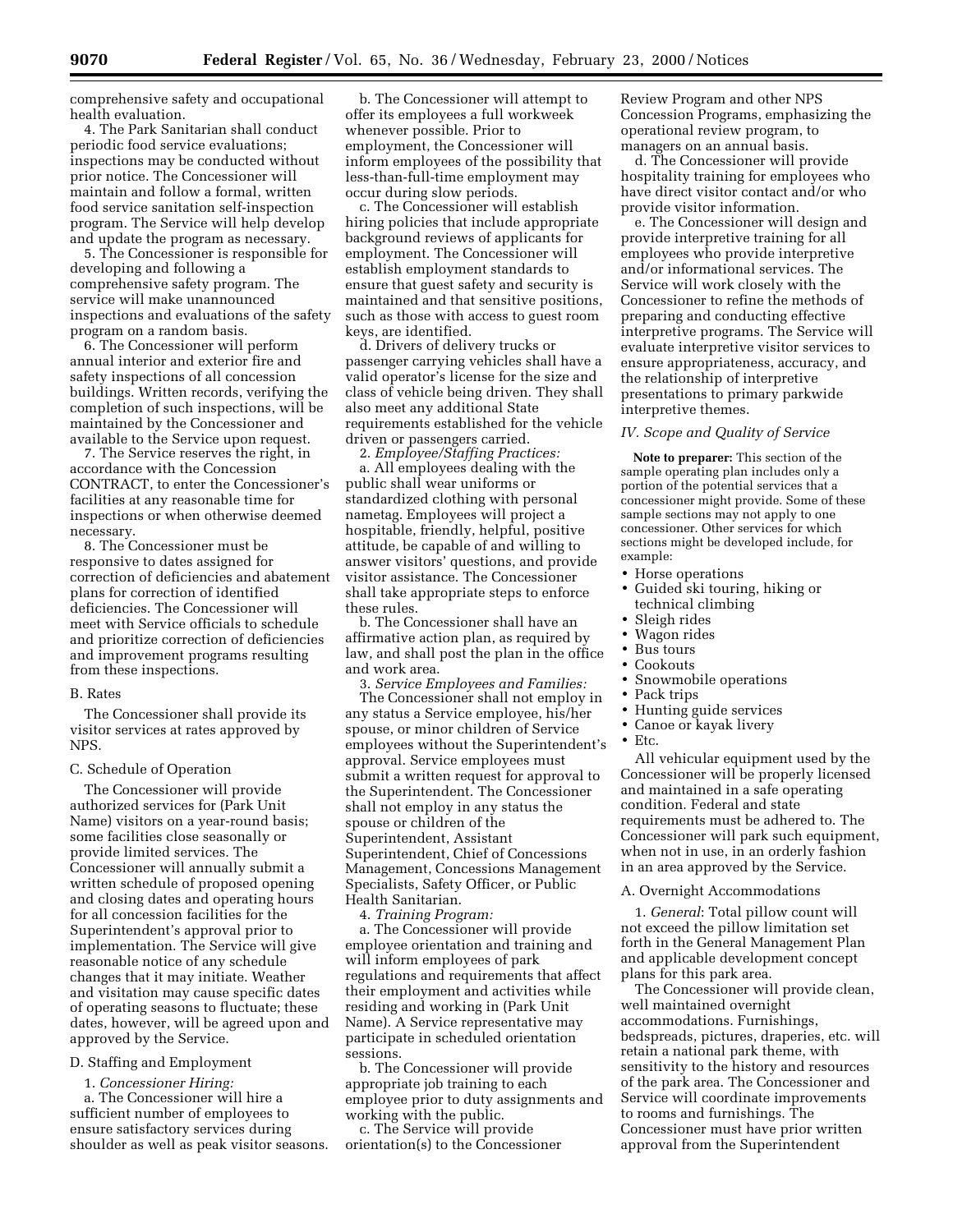before implementation of any new improvements.

2. *Television*: Television will not be included as a part of furnishings in designated park lodging rooms.

3. *Telephone Services*: Telephone services shall provide public access to long distance services in accordance with ''The Telephone Operator Consumer Service Act.'' Charges to guests will not exceed the FCC approved AT&T tariff time-of-day and day-of-week, public switched-message rates.

4. *Lodging Reservations/Deposits/ Refunds*:

a. The Concessioner will adequately staff the Reservations Office to meet the need during peak periods.

b. The Concessioner will accept reservations up to one year and one day in advance. A deposit may be required to hold a reservation. The deposit requirement and refund policy is part of the rate approval process. Any deposit may be paid by cash, check, money order, or major credit cards, including the type of credit cards issued to government employees.

c. If cancellation is made 72 or more hours in advance of reservation, the deposit will be refunded in full. If the cancellation is made less than 72 hours in advance, the deposit is forfeited unless the rooms are filled. Rates confirmed by the Concessioner shall be honored at the time of stay. Refunds will be processed within one month of cancellation.

5. *Conventions, Group Meetings, and Special Events*:

a. The Concessioner shall limit convention and group meeting use of its facilities to the off-season period(s) and then only to fill accommodations which would otherwise be vacant. Facilities may not be set aside for exclusive use by special groups if they will interfere with the general public's use and enjoyment of the area or facility.

b. Where occupancies are low, the Concessioner is encouraged to schedule special events that relate closely to park themes.

#### B. Food and Beverage Service

1. All menus will maintain a price range that accommodates the general range of park visitors.

2. The Concessioner will offer a range of food service providing for a wide variety of visitors, i.e., deli, fast food operation, cafeteria, and full service restaurants in the lodging facilities. Food service operations will offer variety at each location, including vegetarian entrees, light eater's portions, and children's menus. Taken all

together, price ranges will accommodate the general range of Park visitors.

#### C. Alcoholic Beverage Sales

1. The Concessioner will comply with applicable State laws and regulations, which will be enforced by the Service.

2. Alcoholic beverage service will be available to the public with meal service (bona fide eating place) and at designated lounges. Alcoholic beverage sales will be available to the public at specific merchandising outlets. No promotional activities will center on alcoholic beverages (i.e., happy hours, two-for-one sales, etc.)

#### D. Merchandising

1. *General:* Guidelines regarding merchandise sales operations are included in the Concession CONTRACT.

2. *Gifts and Souvenirs:* A ''Gift Mission Statement'' for (Park Unit Name) is provided as Attachment 1 to this Operating Plan. The Gift Mission Statement connects primary parkwide interpretive themes with gifts and souvenirs chosen for sale in park gift shops.

In (Park Unit Name), gift and souvenir sales will conform to Gift Mission Statement including the following guidelines:

a. A broad range of gifts and souvenirs will provide visitors with opportunities to buy inexpensive as well as fine art items.

b. Handicraft items representing park and regional themes, including crafts by local and Indian artists, will be actively sought and prominently displayed.

c. Gift shops will offer items having a direct relationship to (Park Unit Name), its environs, its history, or other related environmental or cultural topics. This will provide visitors with opportunities to buy memorabilia of their park visit while at the same time obtaining information or educational messages related to the park's resources. Where possible and appropriate, informative tags will be attached to the sales item to show their relationship to park themes. Items of park interpretive value and general value in environmental and cultural education will be prominently displayed.

d. Gifts and souvenir items which are commonly found outside the park and which do not relate to identified primary parkwide interpretive themes will not be restocked. Existing stocks may be sold until depleted.

3. *Sporting Goods and Clothing:* The Concessioner shall carry a selection of clothing and sporting goods to meet the needs of visitors who may have forgotten items or need emergency

replacements. The intent of this visitor service is to provide a narrow selection of items which nonetheless represents a range of price and quality levels.

4. *Firewood:* The Concessioner shall acquire fully-cured firewood from outside the park for sale in its facilities. The Service encourages the use of lower emission composite fuels when and wherever possible.

#### E. Interpretive Services

1. *General:* The Concessioner shall submit to the Service a written plan for its interpretive program which outlines, for both non-personal and personal services, a basic description of topics to be covered, bibliography of resource materials being used, and the scope of employee training.

2. *Guided Bus Tours:*

a. The Concessioner will provide guided bus tours using vehicles provided by the Concessioner.

b. The Concessioner will provide a sufficient number of trained, courteous drivers and support staff to meet the operating schedule. Personnel will wear appropriate uniforms.

c. The Concessioner will adequately train staff members in safe operating procedures and interpretive techniques. The Concessioner will provide and be evaluated upon thematic interpretation. Employees will demonstrate their knowledge of (Park Unit Name), Service goals, and appropriate interpretive techniques in their programs.

3. *Non-Personal Interpretive Services:*

a. In addition to personal interpretation, the Concessioner will actively pursue a non-personal interpretive program. At food service facilities, interpretive messages will be included on menus, placentas, paper cups, tent-cards, etc. The Concessioner will explore a wide array of avenues for conveying interpretive messages to visitors on park-related themes and topics such as resource protection, appreciation of park values, and Service goals.

b. Primary parkwide interpretive themes will carry over to merchandise sold in retail outlets.

4. *Interpretive Assistance:* The Division of Interpretation is available to advise/assist the Concessioner in the development of an interpretive program which encompasses all of these efforts.

#### F. Ski Touring Operations

1. Equipment will comply with standards expressed by the American Standard Testing and Materials (ASTM); employees will receive proper training to work with equipment according to the manufacturer's specifications and ASTM.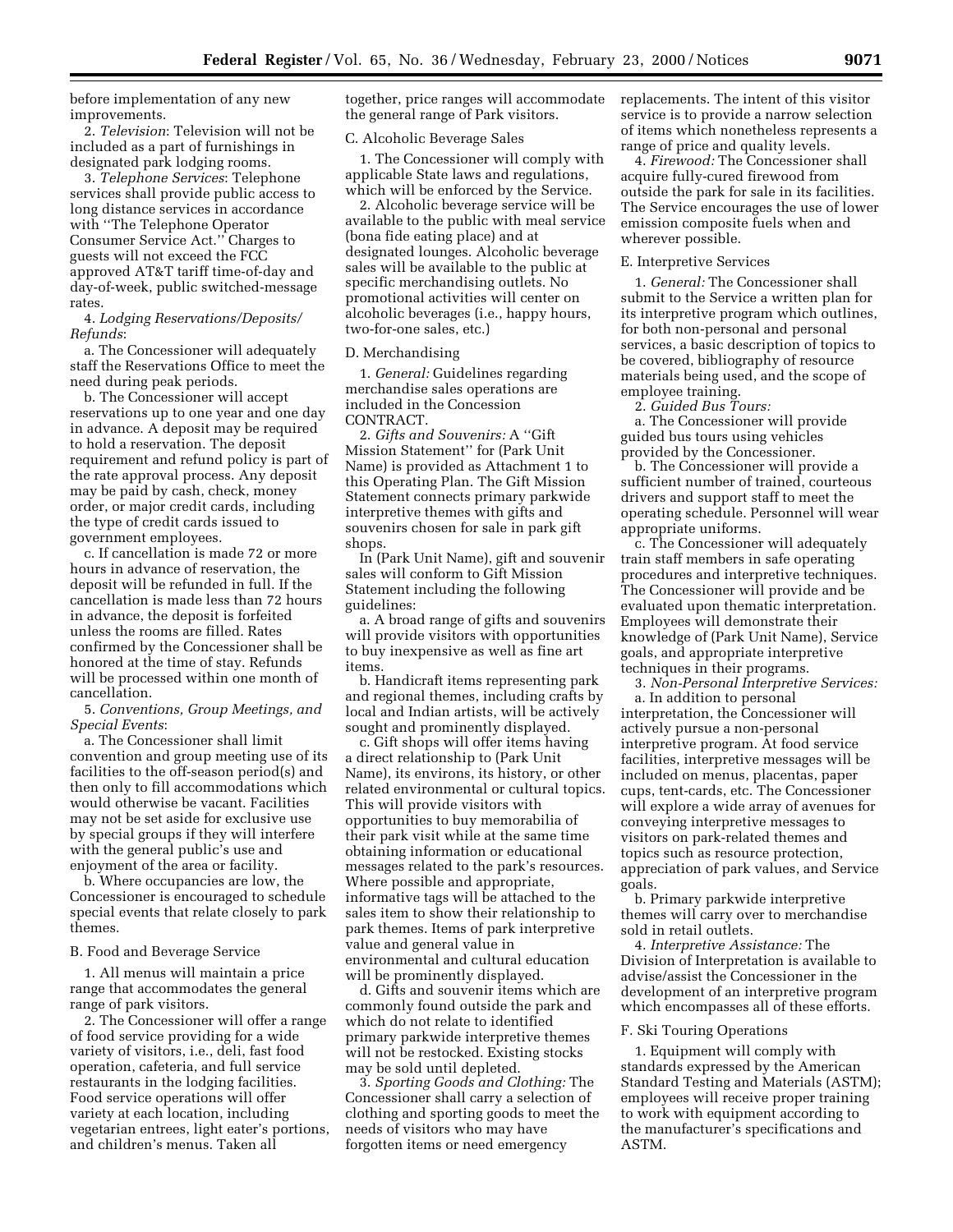2. Snowshoe and Nordic ski equipment rentals will be available when snow conditions permit. The Concessioner shall maintain an adequate supply of quality rental equipment in a wide variety of sizes to meet visitor needs. Staff shall possess the expertise needed to properly fit the equipment to the visitor's needs and abilities.

3. Ski Trail Grooming: The Concessioner is authorized to groom loop trails using mechanical grooming equipment. Machine grooming will not occur until average snow depth exceeds 24 inches. Machines will not cross open streams unless snow bridges can be constructed from available snowpack. With specific permission from the District Ranger, a snowmobile may be used for grooming trails in less than 24 inches of snow if this does not result in any disturbance of vegetation or soils.

#### G. Automobile Service Stations

1. Service stations will be full service facilities. Full service includes fuel pumped by an attendant, windows washed, oil and other fluid levels checked. Tire pressure will be checked on request.

2. Stations will be equipped and supplied with sufficient parts to enable them to make emergency vehicle repairs. Stations will be equipped and supplied or have access to supplies (such as replacement fan belts) to enable visitors to make minor repairs. There will be a mechanic on call during regular business hours. Diesel fuel, in addition to unleaded gasoline, will be available.

3. Emergency after-hours gasoline purchases will be available at the Service-approved call-out rate. When towing services are required, the Concessioner will recommend Serviceapproved towing services.

4. The Concessioner will comply with all federal, state and local regulations regarding hazardous materials and environmental concerns. The Concessioner shall place a salvage drum at each service station and be equipped to immediately address any spill.

#### H. Showers and Laundry Facilities

1. Shower enclosures and stalls will be well maintained and clean. Water pressure and temperature will remain constant and be comfortable. The concessioner shall provide at least two clothing hooks in each stall.

2. An adequate number of washers and dryers, in good working condition, will be provided. Washers and dryers will be well maintained and clean. Change or tokens and laundry soap will be available either in vending machines onsite or at a convenient location nearby.

#### I. Vending

1. Vending and ice machines and their location will be easily identified, adequately illuminated, conveniently located, and of a design and color which complements the aesthetics of nearby buildings and surroundings. All proposed locations must be approved by the Service. All machines will be clean, properly stocked, and in good working condition. Signing on the machine will be generic in nature. Brand information should only be visible when at the machine.

2. Due to the inability to effectively regulate the use of cigarette vending machines by minors, cigarette vending machines will not be placed in the park.

3. When out of order for the season, signs will be posted on the vending machines with appropriate information that will direct patrons to the closest available unit.

#### *V. Reports*

#### A. Concessioner

1. *Management Information System:* To document visitor use impact, the Concessioner shall maintain a management information system on lodging and food service operations and shall provide the Superintendent a monthly report which will reflect the following information for each type of unit by location:

- a. Units available
- b. Units occupied
- c. Percentage of occupancy
- d. Total guest count
- e. Number of guests per unit
- f. Average length of stay
- g. Number of meals served (breakfast, lunch and dinner).
- h. For each type of guided activity: i. Number of trips conducted, by type
	- ii. Number of participants on each.

2. *Utility Pass-Through Revenues:* The Concessioner shall provide the Superintendent with monthly reports on any utility rates recouped as passthrough revenue during the reporting month.

3. *Incident Reports:* The Concessioner will immediately report to the Service Communication Center: any fatalities or visitor-related incidents which could result in a tort claim to the United States; property damage over \$500; any employee, visitor, or stock injuries requiring more than minor first aid treatment; any fire; all motor vehicle accidents; any incident that affects the park's natural and/or cultural resources; and any known or suspected violations of law involving persons not employed by the Concessioner.

4. *Human Illness Reporting:* Information on all human illnesses, whether employees or guests, is to be promptly reported to the Service's Safety Office. This information, along with other information received, will be evaluated by the Park Sanitarian to help identify outbreaks of illness associated with contaminated water or food sources, or caused by other adverse environmental conditions. Reports shall be made by telephone.

5. *Other Reports Required by the CONTRACT:*

- a. Annual Financial Report—April 1 each year.
- b. Certificate of Insurance—March 1 each year.
- c. Statement of Insurance—March 1 each year.

(from Concessioner's insurance company)

#### B. Service

1. Annual Review of Utility Rates: Operating costs for utility systems and services will be reviewed annually in July, and the Concessioner will be notified in writing by August 1 of the rates for the upcoming year (which will run from October 1—September 30).

2. Annual Utility Pass-Through Reconciliation: The Concessioner's monthly pass-through reports will be reviewed annually in November to compare the projected and actual utility costs and rate pass-throughs. Differences (plus or minus) of 5% or less of utility costs will be ignored. Differences of more than 5% will result in adjustments for the following year.

#### *VI. Sanitation*

A. The Service will inspect each food service facility, market, and public shower for sanitation on a periodic basis.

B. At a minimum, the Concessioner will provide sanitation training to food service managers at the start of their employment in a food service facility and at least once every five years.

# *VII. Loss Control (Risk Management) Program*

A. Per the Occupational Safety and Health Act of 1970, the Concessioner will provide a safe and healthful environment for all of its employees and visitors.

B. The Concessioner will develop, maintain, and implement a documented safety program (''Loss Control Plan''). An initial submittal and request of approval of this plan will be made to the Superintendent within 120 days of contract execution.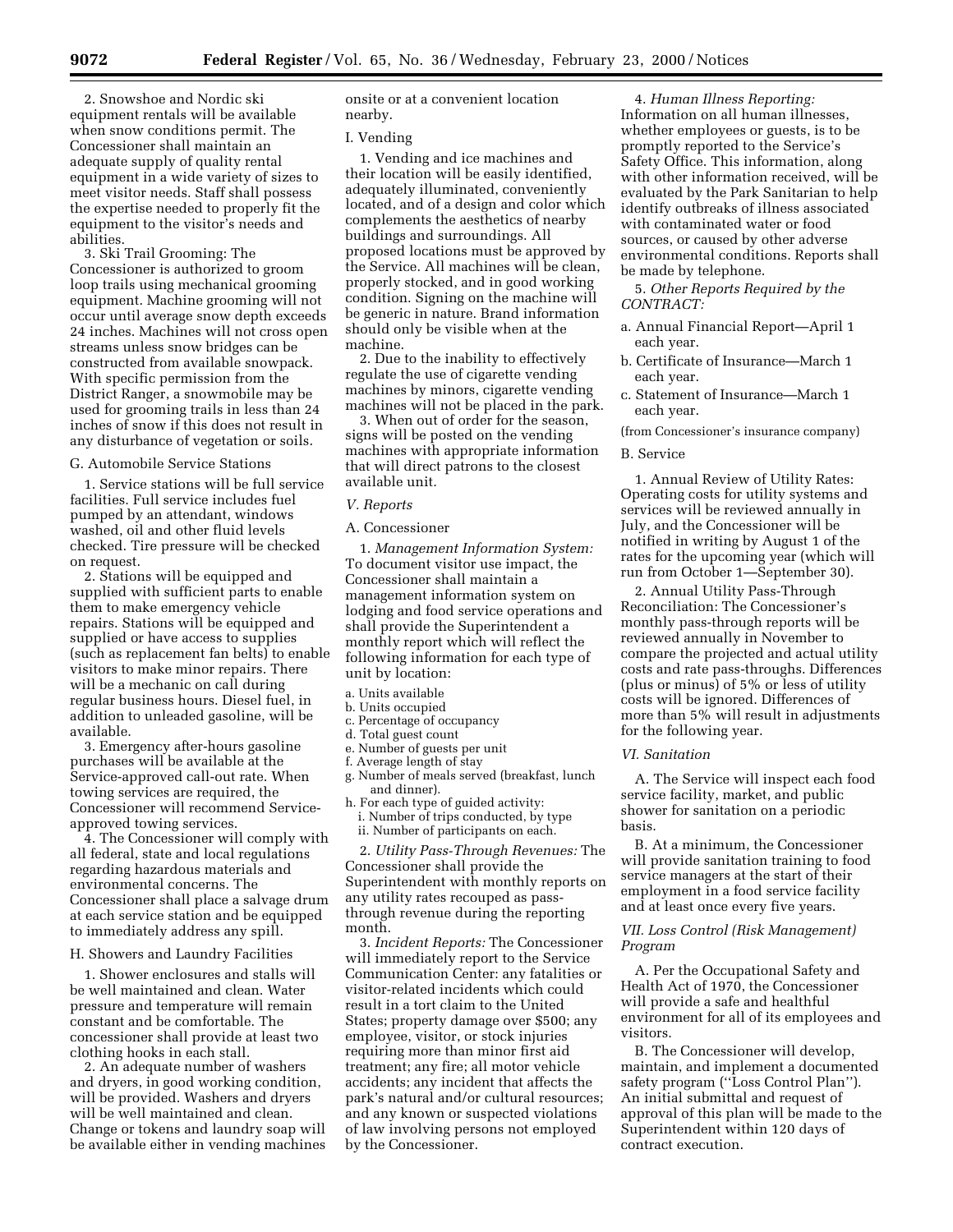# *VIII. Lost and Found Policy*

Each found item shall be tagged, listing the item found, location found, date and time found, and by whom it was found. If an item is not claimed within seven (7) days, it shall be turned over to the Service or mailed or transmitted to the Park in accordance with the Parks' Lost and Found Policy.

When possible, the Concessioner shall attempt to identify the ownership of the found item and provide this information to the Service.

# *IX. Integrated Pest Management*

The Concessioner shall be responsible for managing weeds, harmful insects, rats, mice and other pests on all lands and improvements assigned to the Concessioner under this CONTRACT. All such weed and pest management activities shall be in accordance with guidelines established by the Director.

#### *X. Complaints*

A. The Service will send complaints or comments regarding Concessioner facilities to the Concessioner for investigation and response in a timely manner. The Concessioner will provide a copy of the response to the Superintendent. A copy of the Service's response will be forwarded to the Concessioner.

In order to initiate valid and responsive visitor comments, the following notice will be prominently posted at all Concessioner cash registers and payment areas:

This service is operated by (Name of Concessioner) , a Concessioner under contract with the U.S. Government and administered by the National Park Service. The Concessioner is responsible for conducting these operations in a satisfactory manner. The reasonableness of prices is based on comparability. Prices are approved by the National Park Service based upon prices charged by similar private enterprises outside the Park for similar services with due consideration for appropriate differences in operating conditions.

Please address comments to: Superintendent, Park Unit Name, City, State Zip Code.

#### *XI. Advertisements/Public Information*

A. All promotional material must be approved by the Superintendent prior to publication, distribution, broadcast, etc. Advertisements must include a statement that the Concessioner is authorized by the NPS, Department of the Interior, to serve the public in (Park Unit Name). Brochure changes and layout should be submitted to the Superintendent for review at least 30 days prior to projected need/printing dates. The Superintendent will make every effort to respond to minor changes

to brochure and menu texts within 15 days. Longer periods may be required for major projects or where NPS assistance is required to help develop the product. The Concessioner should contact park staff well in advance to establish specific time frames for each project.

B. When used, advertisements for employment must contain a statement that the company is an equal opportunity employer.

#### *XII. Protection and Security*

A. *Visitor Protection:* Visitor protection shall be provided by the Service. Concessioner-employed security personnel, in regards to visitors, may act as private citizens but have no authority to take law enforcement action or carry firearms.

Concessioner-employed security personnel are empowered to enforce the Concessioner's employee policies and housing regulations.

B. *Fire Protection:* Fire protection shall be provided jointly by the Service and the Concessioner, with primary responsibility lying with the Service. The Concessioner has the responsibility to ensure that all buildings within its assigned area meet Fire and Life Safety Codes and that fire detection and suppression equipment is in good operating condition at all times. It is also the Concessioner's responsibility to report all structural fires immediately. The Concessioner will allow employees to be on the various developed area volunteer fire brigades and will allow time away from their primary duties for necessary training.

The Service and Concessioner will enter into a separate agreement or memorandum of understanding prior to any active participation and/or training.

C. *Emergency Medical Care:* The Service is responsible for emergency medical care. Any injury sustained by a visitor or employee in a concession facility and/or all medical emergencies should be reported promptly to the NPS Dispatcher. All employee and/or visitor illness complaints will be promptly reported to the Service through the appropriate District Ranger so that thorough investigating procedures can be completed as necessary.

During the summer, the Concessioner shall provide a full-time employee qualified to provide health information and emergency medical treatment to Concessioner's employees. Minimum certification standard is EMT–1 qualification.

D. *Concessioner Security Personnel:* During peak visitor periods (from May 1 through October 31), the Concessioner shall provide security personnel to

handle in-house employee issues and to check concession facilities for security purposes.

E. *Alarm Systems:* The Concessioner will maintain existing and new alarm systems in all concession buildings to the National Fire Protection Association (NFPA) Life Safety Code unless otherwise approved in writing by the Superintendent. Systems must be tested annually, prior to operations. Trained personnel must be utilized to repair all such systems. Repairs must be completed within 12 hours of initial report of deficiencies.

# *XIII. Recycling and Conservation*

A. *Source Reduction:* The Concessioner will implement a source reduction program designed to minimize its use of disposable products in its operations. Reusable and recyclable products are preferred over ''throwaways.'' Polystyrene and plastics will be used as little as possible, and then only polystyrene not containing chlorofluorocarbons. Where disposable products are needed, products will be used which have the least impact on the environment. The use of post-consumer recycled products whenever possible is encouraged.

B. *Recycling and Beverage Container Programs:* The Concessioner shall implement a recycling program that fully supports the efforts of the Service. Products to be recycled include but are not limited to paper, newsprint, cardboard, bimetals, plastics, aluminum, glass, waste oil, antifreeze, and batteries.

Any beverage container deposits collected in excess of related operating expenses will be used for environmental projects as approved in writing by the Superintendent. An accounting of the beverage container deposits collected and distributed will be provided to the Service on an annual basis.

C. *Water and Energy Conservation:* The Concessioner will implement water and energy conservation measures for each of its operations. As new technologies are developed, the Concessioner will explore the possibility of integrating them into existing operations where there is potential for increased efficiency, reduced water or energy consumption, or reduced impacts on the environment.

# *XIV. Volunteers in the Park (VIP)*

The Concessioner will allow its employees to participate in the Park's VIP Volunteers in the Park program.

#### *XV. Smoking in Public Buildings*

Concession facilities must comply with Service policy and Department of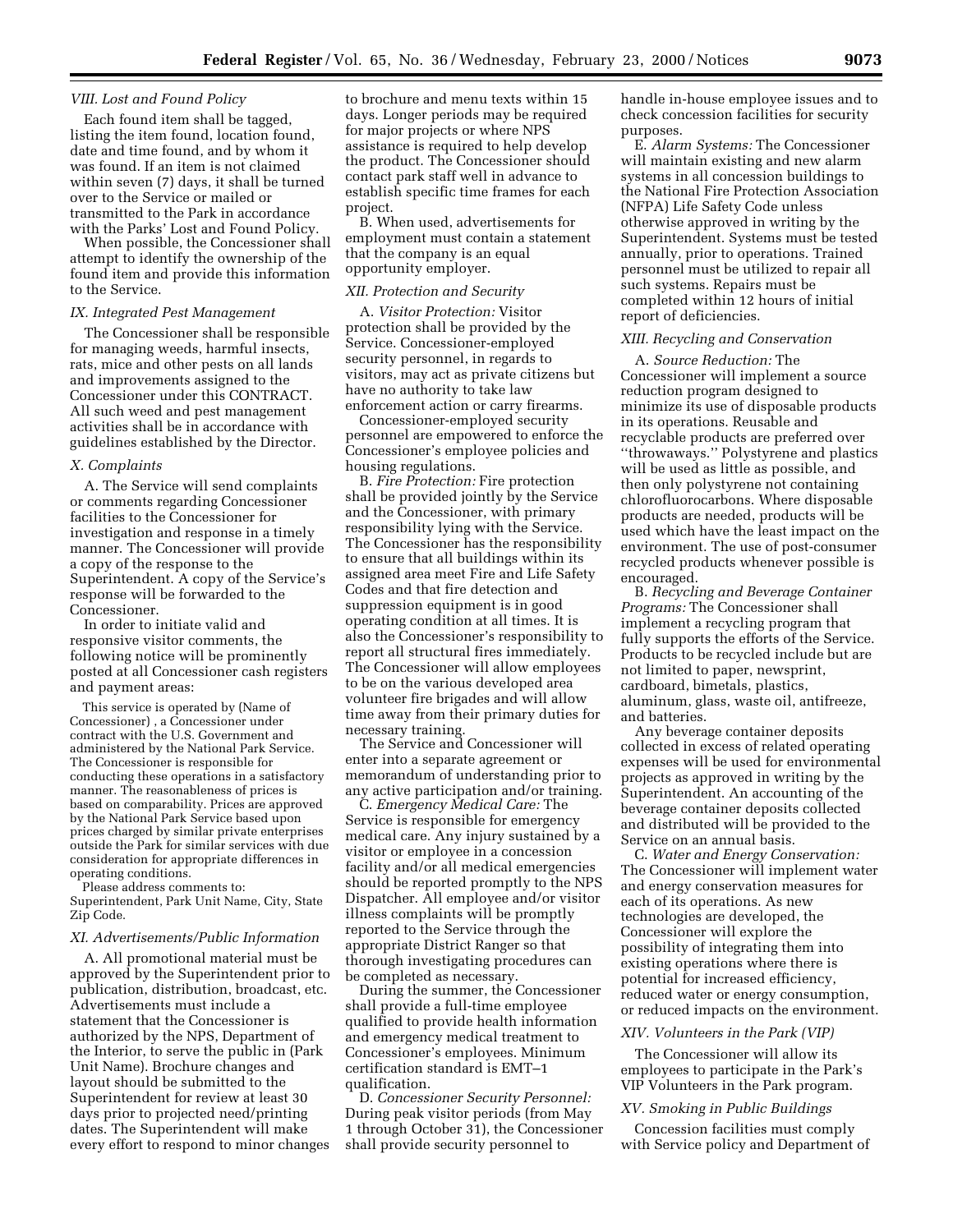the Interior guidelines relative to Service areas. The Concessioner will post notices in all public buildings as necessary.

# *XVI. Quiet Hours*

Quiet hours will be enforced between the hours of 10:00 pm and 6:00 am in all concession overnight facilities and the Concessioner's employee housing areas. lllllllllllllllllllll

#### Superintendent<br>Date: Date: llllllllllllllllll

#### **6. EXHIBIT ''H''**

Introduction to Exhibit H. NPS authorizes private businesses

(concessioners) to provide visitor facilities and services within areas of the national park system and, in certain circumstances, permits concessioners to undertake the construction of new structures and the repair and maintenance of existing structures on park area lands under the terms of a concession contract. The following proposed procedures, to be included as an exhibit to concession contracts (where applicable), govern the undertaking by a concessioner of construction projects and repair and maintenance projects that substantially effect or alter existing Concession Facilities. However, the following proposed Exhibit is a guideline only. It may be changed from time to time by NPS officials as deemed appropriate in the circumstances of a particular proposed concession contract so long as any changes are consistent with the main body of the proposed contract and applicable NPS regulations.

# **EXHIBIT H—Concessioner Construction and Repair and Maintenance Project Procedures**

# *A. Introduction*

This exhibit presents step-by-step procedures for Concessioner construction and repair and maintenance projects within the Park Area. Important terms are defined first. Project planning and design are presented second, followed by project supervision. All projects undertaken by the Concessioner requires a coordinated effort between the Concessioner and the Superintendent. This Exhibit applies to the construction of new structures or facilities, and the repair and maintenance of existing Concession Facilities that substantially effect or alter existing Concession Facilities (''R&M projects''). All construction and R&M projects must be proposed, approved, and accomplished under these procedures.

Preventive maintenance and maintenance needed for facility operations are not considered R&M projects subject to these procedures and shall be directed and managed as presented in the Maintenance Plan.

Construction and R&M projects not included in approved park planning documents prepared in response to the National Environmental Policy Act (NEPA) of 1969, as amended, may be required to comply with NEPA requirements. Projects within historic and culturally significant areas may require certain building management methods established by Section 106 of the National Historic Preservation Act of 1966, as amended (16 U.S.C. 470).

The Concessioner is responsible for all aspects of project development and implementation. The role of NPS is to provide direction, authorization and over-site to accomplish the goals and objectives of NPS. The Concessioner and the Park staff are to work closely together.

# *B. Definition of Terms*

*''Annual Construction and Repair and Maintenance Management Plan'' (CMP)*—A written document presenting all construction and R&M projects to be undertaken by the Concessioner during the following calendar year after the final submittal date.

*''Approved Construction Documents''*—Construction project drawings and specifications approved by the Park Superintendent used by the Concessioner to direct a contractor in the type, size and quality of construction or R&M.

*''Change Order''*—A written agreement between the ''Construction Supervisor'' and the Contractor or Consultant that changes the contract documents or scope of project work as agreed upon contractually.

*''Construction Supervisor''*—A Concessioner employee designated to administer and coordinate day-to-day construction and R&M projects representing the Concessioner and NPS and assuring quality work is performed. This person must have the authority to direct the contractor in any way that may change the contractual agreement between the Concessioner and the contractor.

*''Conventional Design-Bid-Build Methods''*—Construction developed and implemented under several separate agreements managed and coordinated directly by the Concessioner.

*''Contact Person''*—A Concessioner employee designated as the person to contact with regard to a specific matter, concern, or issue.

*''Facilitator''*—A Concessioner employee designated to have the role of providing structure and agendas for meetings with NPS and who records meeting discussions and outcomes.

*''Guaranteed Maximum Price Design-Build Construction Methods''*—An industry recognized type of construction where project consultants and contractors form an agreement to work as one entity providing facility construction in response to a developed request for proposal issued by the Concessioner. (Reference: Design Build Institute of America).

*''Licensed Contractor''*—An entity performing construction certified or licensed by the State to perform construction services within that State.

*''Project Coordinator''*—A Concession employee vested with the authority to direct consultants and contractors in the expenditure of construction and R&M funds.

*''Project Statement'' (PS)*—An agreement between NPS and the Concessioner approved by the Park Superintendent that authorizes the development and implementation of construction and R&M projects by a Concessioner on park property. *''Registered Technical*

*Professionals''*—Architects, engineers, or any subject area expert either certified or licensed by the State to perform specialized services or certified by a widely recognized industry regulator held responsible for quality and standard application of technical subject matter.

*''Substantially Complete''*—Project completion to the level where a list (''punch-list'') of items can be formulated (with the assistance of appropriate design consultants and inspectors) to direct the contractor in the completion of the construction or R&M project.

*''Total Project Cost''*—The total of all actual project expenditures (invoiced and paid) for completion of a construction or R&M project.

*''Total Project Price''*—The total of all anticipated project expenditures for completion of a construction or R&M project.

#### *C. Project Planning and Design*

(1) *Submit an Annual Construction and R&M Management Plan.* Before approval to proceed with any construction or R&M project is granted by NPS, the Concessioner must submit a CMP for implementation the following year. Some projects may require several years of planning and design before construction. The purpose of the plan is to identify the need and tentative scope of construction and R&M a complete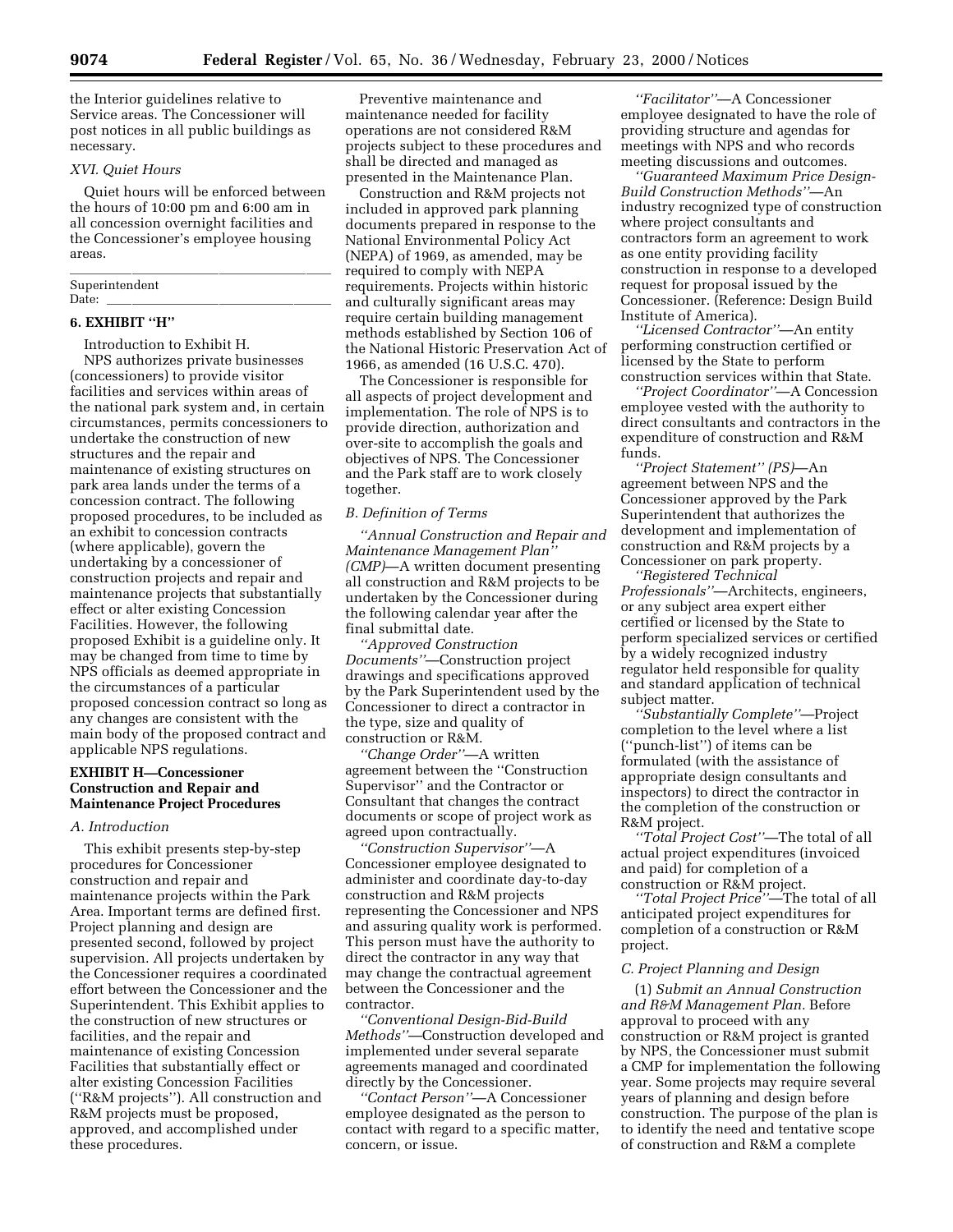year in advance of actual work to allow adequate time to prepare for project commencement. The plan should include any projects under discussion or identified in the Concessioner annual maintenance plan, any Concessioner capital improvement plans, and any NPS plans that involve Concessioner assigned facilities. The plan must include at least a project title; project concept description; a brief statement of justification; and anticipated NEPA and Section 106 planning and compliance established in collaboration with NPS staff.

(2) *Notify NPS of Intent-to-Proceed.* The Park Superintendent shall receive formal written correspondence from the Concessioner providing notification of intent to proceed with any facility planning, design and/or construction and R&M. The project must be identified in the CMP the calendar year before. The time of notification shall be sufficiently in advance of any Concessioner budget formulation to assure the requirements of the Park Superintendent are included in the project scope.

(3) *Identify a Project Coordinator.* The Concessioner project coordinator must be identified for each construction project.

(4) *Prepare a Project Statement (PS).* Arrange and facilitate a project planning conference with NPS staff and prepare a PS to be submitted to the Park Superintendent for review. The conference should be performed on the proposed project site, if needed.

(a) Conference goal and product. The primary goal of the conference is to clearly identify the project concepts and scope at sufficient detail to carry the project through to completion without significant deviation from an approved PS. The product of the conference should be a PS prepared by the Concessioner resulting from collaboration between the Concessioner and the Park Superintendent.

(b) Project Statement Content. The PS shall include the following as a minimum: project description; justification; scope of work, including NEPA and Section 106 planning and compliance; estimated ''Total Project Cost''; proposed schedule; milestones of NPS design review and third party project inspection and certification. The elements of the PS will function as check points of accountability and will vary in frequency and scope, contingent upon the nature, complexity and scope of the proposed project.

(c) Leasehold Surrender Interest. If the Concessioner seeks leasehold surrender interest as a result of a construction project, the Concessioner must request

and receive the written approval of the proposed construction project by the Park Superintendent in accordance with the terms of this leasehold surrender interest concession CONTRACT. An estimate of the amount of leasehold surrender interest shall be identified in advance if the Concessioner requests leasehold surrender interest. The estimated leasehold surrender interest costs shall be separately identified as part of the Total Project Price and substantiated with written and competitively acquired price proposals or construction contracts.

(d) Methods of Establishing the Expected Value of Leasehold Surrender Interest. A number of methods are available to estimate the Concessioner's leasehold surrender interest as long as eligible direct and indirect costs are segregated from ineligible costs. The methods of identifying the expected value of leasehold surrender interest include guaranteed maximum price design-build construction methods, conventional design-bid-build methods, and construction price estimates professionally prepared by subject area experts.

(e) Professional Services and Construction. For any project requiring professional services, such services shall be acquired from appropriate registered technical professionals. Licensed contractors shall perform all project work. The Concessioner shall provide for registered technical professionals to perform project inspection and/or facility certification, at the request of the Park Superintendent.

(f) NPS Operations. Any aspect of the proposed work where the scope of work interfaces with NPS operations such as utility service connections or road maintenance operations must be clearly identified in the PS.

(5) *Submit Project Statement for NPS Review.* The PS shall be submitted in written correspondence from the Concessioner to the Park Superintendent requesting review. A PS signed by the Park Superintendent constitutes official authority for the Concessioner to continue further project development to the level specified in written correspondence from the Superintendent. The Concessioner may obtain authority to complete a project when sufficient planning and design has been completed to meet the interests of the park. Projects that do not have the level of required planning are likely to receive only conceptual approval with authorization to proceed with further planning and/or design as required to assure park objectives are met.

(a) Project Statements Claiming Leasehold Surrender Interest. A PS must present an estimate of project expenditures to be claimed for leasehold surrender interest purposes. The eligibility of any expenditures for leasehold surrender interest will not be identified until all project planning is complete to the satisfaction of the Park Superintendent including NEPA and Section 106 compliance, if required. An approved PS serves only as a guide for further project development to the level where the Park Superintendent may approve certain project costs as eligible for leasehold surrender interest. The Park Superintendent shall only approve final leasehold surrender interest expenditures after project completion and written project closeout.

(b) Design Required for Leasehold Surrender Eligibility. The Park Superintendent may require an appropriate level of design before construction projects eligible for leasehold surrender interest are identified. The level of project planning may extend to concept design, schematic design, or preliminary engineering design, to clearly identify the construction elements eligible for leasehold surrender interest. Some projects may require the completion of construction drawings and specifications before the leasehold surrender interest is documented to the satisfaction of the Park Superintendent. All capital improvements for which leasehold surrender interest is claimed must be defined in record ''as-built'' construction drawings and specifications.

(6) *Establish a Project File.* A file of all project documents shall be held by the Concessioner as a chronological audit trail of all project decision-making activity for each project from concept development to completion and NPS acceptance. Each project shall be identified with a unique project number assigned by the Park. All documents entered into the file should have the project identification number clearly displayed on it as part of document identity.

(a) Leasehold Surrender Interest Project File. A leasehold surrender interest project file shall be established and maintained by the Concessioner and shall include all of the above. This file shall be submitted to the Park Superintendent as the basis for the leasehold surrender interest claim. As part of this file, the Concessioner must maintain auditable records of all expenditures attributable to each project and have them available for review if requested by NPS personnel. Invoices shall contain sufficient information to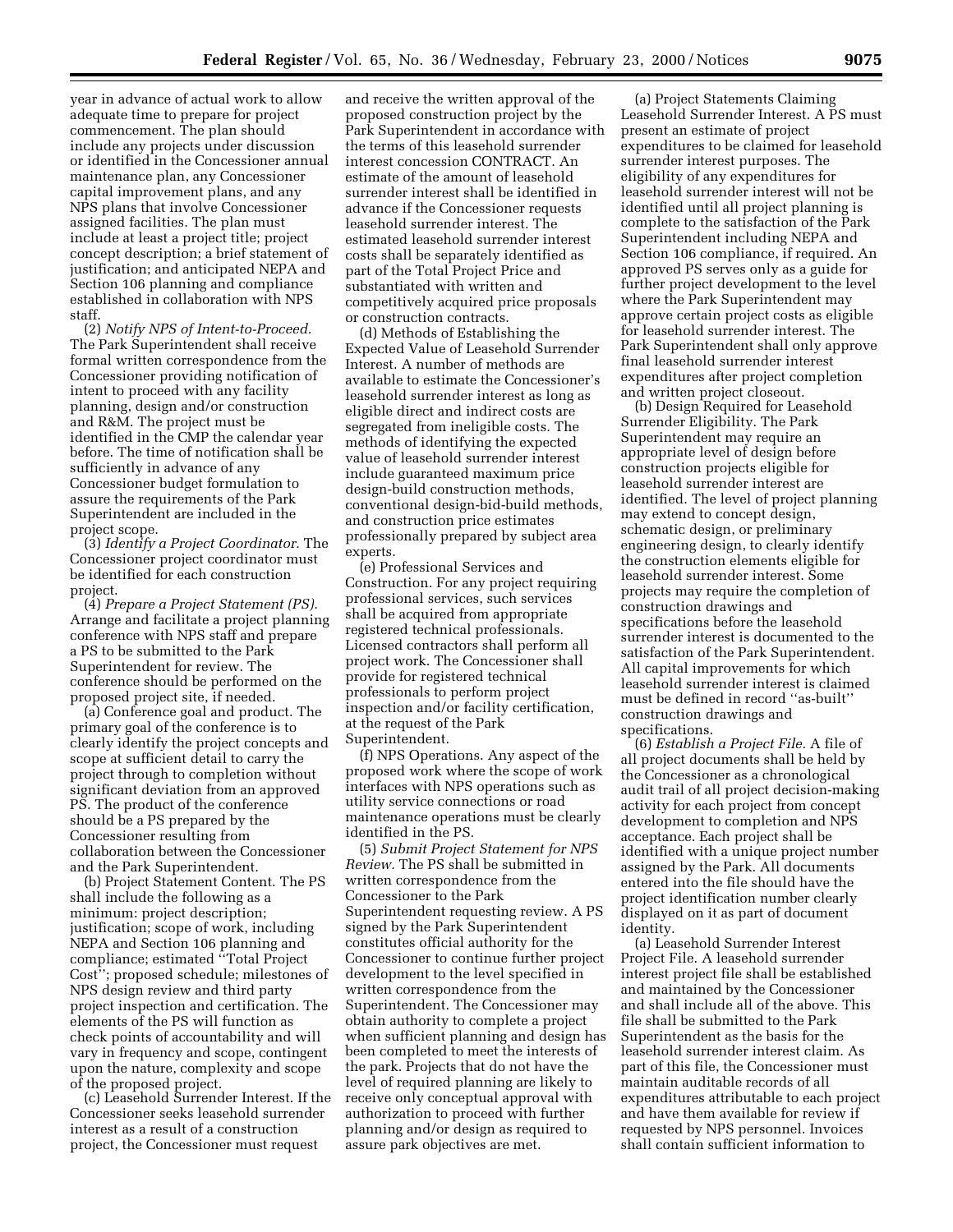identify the tasks completed or products delivered as agreed upon in contracts presenting a full scope of work. The file shall clearly provide a ''paper trail'' between expenditures deemed eligible for leasehold surrender interest purposes and the payment of those expenses.

(b) Typical Project File. The organization of a typical project file is presented in the following sections:

Section A. *Project Statement.* The PS, scope of work, and a copy of the noticeto-proceed letter, authorizing planning and design, sent to the Concessioner by the Park Superintendent should be filed in this section.

Section B. *Planning.* This section should contain documents pertaining to any project planning. Typical documents include those produced for NEPA and Section 106 compliance. Also contained in this section should be any concept design, preliminary design, or schematic design correspondence and documents. When the Park Superintendent grants approval for any of the above stages of project development, correspondence from the Park Superintendent should be filed in this section.

Section C. *Assessment.* This section should contain a record of any assessment performed during project implementation. Soil, vegetation, floodplain, structural, electrical assessments, for example, should be filed in this section. Any other existing site or facility investigative reports, and all quality assurance documents such as third party project inspection, testing and certification should also be filed in this section.

Section D. *Design.* This section should contain a record of documents produced and decisions made during the design phase of a project. The design phase typically occurs when project activity has shifted from conceptual discussion to organizing detailed direction provided to a contractor for construction. Correspondence from the Park Superintendent providing design approval should be in this section.

Section E. *Project Work.* This section should contain a record of decisions made during project work. The letter from the Park Superintendent granting notice-to-proceed with construction or R&M should be in this section. All contractor proposals, change-orders, design modification documents, daily construction activity records, weekly meeting minutes, etc. should be in this section. Documentation for larger construction and R&M projects should be organized according to subcontractor activity or standard specification enumeration. The final document filed

in this section should be the NPS correspondence sent to the Concessioner providing project acceptance and closeout.

Section F. *Financial.* This is a very important section where a copy of all contracts and contract modifications should be filed. It is important to assure that all expenditures are accounted for. All expenditures must have sufficient supporting documentation crossreferenced with documents in other file sections, if necessary. Monthly financial detail reports shall be prepared and filed in this section with copies of all project budget documents. Correspondence claiming and recognizing leasehold surrender interest must be organized in this section. Also contained in this section shall be a copy of the project acceptance and closeout letter from the Park Superintendent that specifies the amount of leasehold surrender interest, if any, applicable to the project.

(7) *Submit Resource Compliance Documents for Review and Approval.* Historic/cultural (Section 106), and NEPA compliance documents required for each project shall be submitted to the Park Superintendent for review and approval. The Concessioner must request the participation of NPS staff early in project planning to assure uninterrupted project implementation. Submittal of compliance documentation must occur as soon as possible. Every effort shall be made to perform compliance document preparation tasks concurrently with project planning and design.

(a) Historic/cultural compliance. Historic and cultural compliance document approval is required for property listed in or eligible for inclusion in the National Register of Historic Places. Any undertaking effecting property listed shall be performed in accordance with ''The Secretary of the Interior's Standards for Rehabilitation & Illustrated Guidelines for Rehabilitating Historic Buildings''. The Concessioner must document proposed actions using the ''XXX Form'' (available from the National Park Service) before any work occurs for any project that may affect a historic structure, historic district, cultural landscape, archeological site or historic object or furnishing. Compliance will usually require the preparation of at least ''assessment of effect'' drawings and specifications to the level of final documents if required. Compliance shall carry through to submission of the ''Construction or R&M Completion Report'' for many projects where significant changes are made to the historic structure and/or landscape.

Therefore, compliance document approval usually will not occur until after submission of project documents. In-park historic compliance review and approval will require at least several weeks from date of submittal. Where submittal is made to the State Historic Preservation Officer or the Advisory Council on Historic Preservation, additional time will be required before approval may be given. This may be performed concurrently with approval of project documents.

(b) Ground disturbance. Where ground disturbance will take place submittal of drawings that show area and depth of proposed ground disturbance will be required. Submittal of this document early in project planning is recommended. All project documents that include soil disturbance shall have the following specification included within them:

''Petroglyphs, artifacts, burial grounds or remains, structural features, ceremonial, domestic, and archeological objects of any nature, historic or prehistoric, found within the project area are the property of and will be removed only by the Government. Should Contractor's operations uncover or his/her employees find any archeological remains, Contractor shall suspend operations at the site of discovery; notify the Government immediately of the findings; and continue operations in other areas. Included with the notification shall be a brief statement of the location and details of the findings. Should the temporary suspension of work at the site result in delays, or the discovery site require archeological studies resulting in delays of additional work for Contractor, he/she will be compensated by an equitable adjustment under the General Provisions of the CONTRACT.''

(c) Archeological Monitoring. Monitoring project activity is a requirement of cultural compliance when significant ground disturbance occurs during project work. Any cultural resource monitoring required shall be performed under the direction of the NPS in accordance with the above project specification. The NPS shall be notified sufficiently in advance of the need for a monitor and will assist the Concessioner in making arrangements for the services of an archeological monitor at the expense of the Concessioner, if the NPS is unable to provide the expertise.

(d) National Environmental Policy Act (NEPA) compliance. NEPA compliance document approval is required before any construction or R&M project occurs for any project that has an impact on the environment. Projects requiring compliance will be identified by the NPS early during project planning. The actual review period length may vary widely depending on the nature, scope,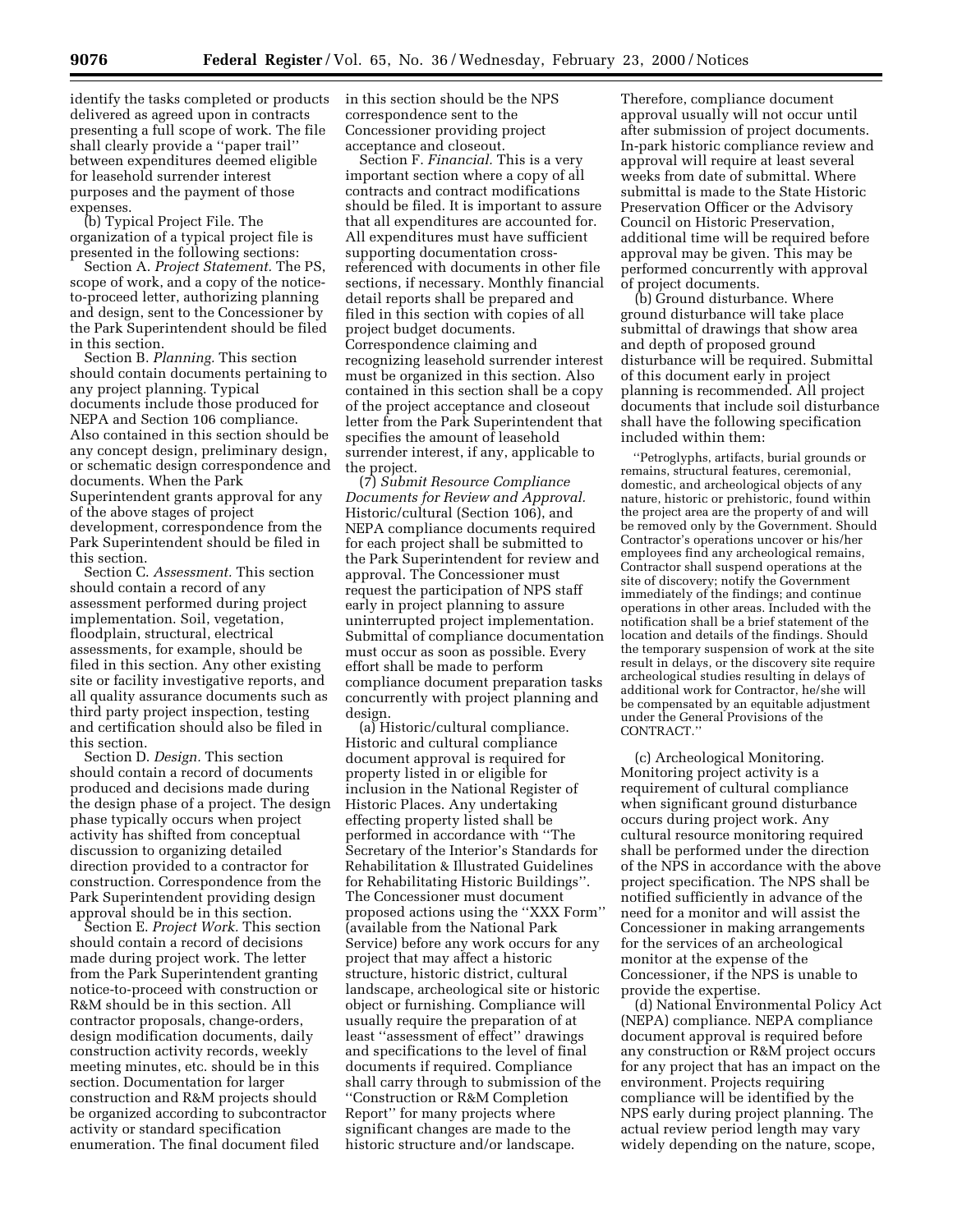and complexity of the project elements that relate to resource compliance. Projects that have an insignificant effect on park resources usually require a ''categorical exclusion''—a process that may require sufficient extended leadtime from submittal of review documents. Projects having a significant effect on park resources or that are not part of other NEPA compliance documentation may also require a longer period of implementation.

(8) *Submit Construction and R&M Documents for Review and Approval.* The Concessioner shall submit construction or R&M documents for review and approval to establish Approved Construction or R&M Documents for purposes of project work. Approved Construction or R&M Documents establish the full scope of the project and the quality of work to be performed by the Concessioner. The scope of the documents required will be identified in the PS. The scope and detail of the documents will vary depending on the nature and complexity of the project.

''Manufacturer's cut-sheets'' may be all that is required for some projects, and for others, complete detailed drawings and specifications may be required. The Concessioner is responsible for the technical accuracy and completeness of construction and R&M documents and shall provide the technical review as needed to assure compliance with all applicable federal, state and local statutes, codes, regulations and appropriate industry standards. Any exception to this will be by written authorization from the Superintendent.

(9) *Submit a Project Estimate and Schedule.* An estimate of the ''total project price'' and completion schedule shall be submitted to the Superintendent before work begins.

# *D. Construction and R&M Project Management Procedures*

(1) *Identify a Project Supervisor.* A Project Supervisor shall be identified and vested with the authority to direct the contractor on behalf of the Concessioner. The NPS will direct their communication concerning the nature and progress of day-to-day project activity to this person.

(2) *Submit a Total Project Price for Review.* All construction and R&M projects completed under the terms of this concession CONTRACT shall include submittal of a Total Project Price in writing to the Superintendent for review.

(a) Conditions of Total Project Price Approval Where Leasehold Surrender Interest is Requested. In cases where leasehold surrender interest is being

requested, expected leasehold surrender interest expenditures shall be separately identified as part of the Total Project Price and substantiated by detailed pricing contained in a written, competitively acquired construction contract supported by record construction drawings and specifications. In addition, the Superintendent may require other correspondence or documentation to substantiate a claim.

(b) Conditions of Total Project Price Approval Where Leasehold Surrender Interest is Not Requested. Where no leasehold surrender interest is being requested, the Total Project Price is provided as an informational item. Formal approval by the Superintendent is not required.

(3) *Notice-to-Proceed with Project.* A ''Notice-to-Proceed'' with a construction or R\$M project will be issued when all submittals requested by the Park Superintendent have been reviewed and approved. The Notice-to-Proceed must be received by the Concessioner in writing before any project work occurs.

(4) *Hold a Pre-Project Conference with the Contractor.* The Concessioner shall arrange and facilitate a pre-project conference as needed or as requested by the NPS with the Contractor. The purpose of the conference is to provide the NPS the opportunity to meet the Contractor and confirm that the Contractor has full understanding and knowledge of all work to be performed. In addition, the conference provides the opportunity to confirm established communication linkages between the Concessioner, the Contractor and the NPS. Any questions the Contractor may have regarding any matter of the project or anything about Park access, rules and regulations may also be discussed.

(5) *Submit Project Activity Reports (as required).* A record of project activity shall be provided by the Concessioner on all approved projects. The scope and frequency of performing this documentation shall be identified upon submittal of project documents for Park approval. The Concessioner is responsible for the accuracy and completeness of all design and completed construction and R&M projects.

(a) Content. Project activity reports shall summarize daily project activity recording important observations and decisions. It shall also identify project expenditures to date if required for leasehold surrender interest. The reports shall identify any changes to the approved project documents either by change order or any other variance from approved project documents. The NPS shall be notified immediately, if a

change is likely to occur in the Total Project Price if the project involves leasehold surrender interest. (See discussion below for review and approval of change orders and contract modifications.)

(b) Regulatory code compliance and project inspection (as required). Inspection reports specifically addressing regulatory code compliance and adherence to project documents will be required, at the request of the Superintendent, during certain stages of the work. Independent industry certified inspectors or registered professional subject area experts shall perform all inspections and project component certification. Inspection reports shall be prepared that include all findings and results of code compliance inspection. Section and paragraph of applicable codes shall be referenced when deficiencies are noted. Recommendations presenting remediation shall accompany line item deficiencies in the report. All inspection reports shall be included in the final project completion report submitted before project acceptance by the Superintendent.

(6) *Submit Requests for Changes in Approved Project Documents.* The Superintendent's approval will be required before any significant changes are made to the project scope during the construction or R&M, as identified in the Approved Project Documents. The Concessioner shall provide the NPS with written notification immediately upon identifying the need for a change in project scope that effects any of the items listed below. The written notification shall include a request for change in the Approved Project Documents complete with justification and explanation of effect of change on all other aspects of project design and work. Requests for any significant changes in the Approved Project Documents shall be reported in project activity reports with attachment of any documentation requested. Changes in approved project scope during the work that will require review and approval of the Superintendent include the following:

(a) Changes affecting natural, cultural and/or historic resources;

(b) Changes in designated visual appearance;

(c) Changes in the interface with NPS utility and/or road facility maintenance operations;

(d) Changes in project scope and/or the estimated leasehold surrender interest, as required for capital improvement projects.

(e) Proposed changes where natural or cultural/historic resources are involved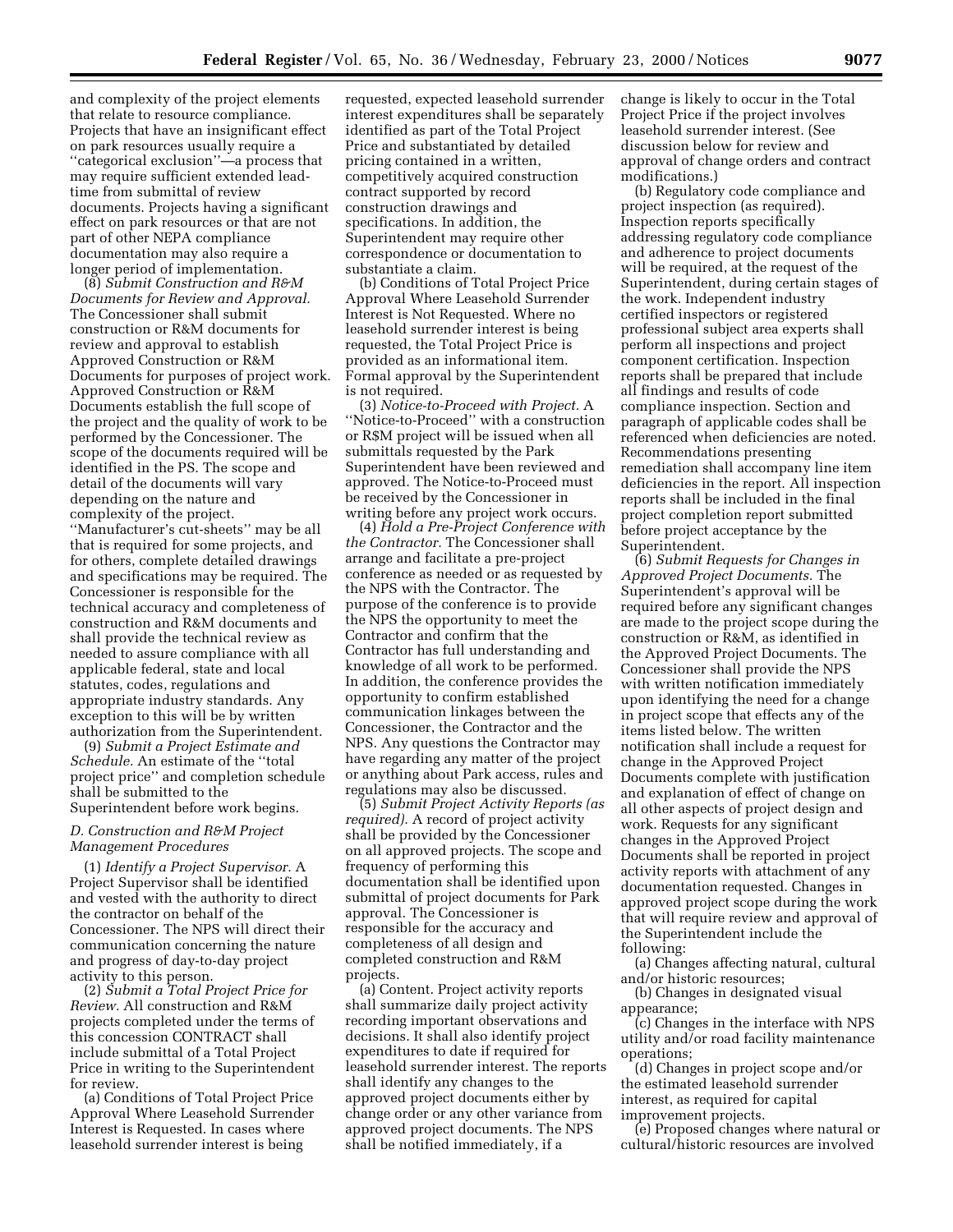may require a significant period of review depending on the complexity of the concern.

(7) *Submittal of Change Orders for Review and Approval (for Leasehold Surrender Interest only).* When one of the four factors listed above exists, the Concessioner shall submit, for the review and approval of the Park Superintendent, documentation justifying the proposed changes. The Concessioner shall also submit a revised Total Project Price for each proposed change, as needed, indicating the proposed change in estimated leasehold surrender interest. All change orders or any other means of directing the Contractor having the effect of increasing the Total Project Price will require the Park Superintendent's review and approval, if the project has leasehold surrender interest implications.

(8) *NPS Project Inspection.* The construction or R&M project will be inspected periodically by a representative of the Park Superintendent. The purpose of these inspections is not in lieu of or in any way a substitute for project inspection provided by the Concessioner. The responsibility to assure safe, accountable project activity and for providing the contractor with direction to fulfill the full scope of approved work is the responsibility of the Concessioner.

(9) *Project Supervision Documents.* Project construction drawings and specifications must be kept on the project site complete with any design or project modifications, in a wellorganized form. The Project Supervisor shall keep a current ''red-line'' copy of Approved Project Documents updated daily showing any changes. In addition, a well-organized file of submittals required in the Approved Project Documents and approved by professional Architects and/or Engineers must also be kept on the project site with the project documents for periodic inspection by NPS staff.

(10) *Substantial Completion Inspection and Occupancy.* Joint inspection by the NPS and the concessioner will occur upon notification that the project is substantially complete. A ''punch list'' of work items will be formulated and performed to ''close-out'' the project. The Superintendent, in writing will accept the project, when the ''punchlist'' items are completed. The Concessioner is not to occupy the facility until authorized in writing by the Park Superintendent.

(11) *Claiming Leasehold Surrender Interest.* Upon substantial completion of the construction or installation of

capital improvements, as determined by the Park Superintendent, the Concessioner must provide the Superintendent a written schedule of leasehold surrender interest eligible expenditures incurred, which becomes the Concessioner's claim for leasehold surrender interest. The project file, containing actual invoices and the administrative record of project implementation must support these expenditures and shall be submitted to the Park Superintendent for review with the claim, as indicated above. If requested by the Park Superintendent, the Concessioner shall also provide written certification from a certified public accountant. The certification must state: (1) That all the elements of the construction cost were incurred by the Concessioner; (2) that all such elements are proper under the definition of construction cost as defined in NPS Regulations and the terms of this concession CONTRACT; and (3) that all such elements were capitalized by the Concessioner on its federal income tax returns.

(12) *Project Completion Report.* Upon completion of any project, the Concessioner shall submit a Project Completion Report to the NPS. The completion report shall include the Total Project Cost; before and after photo documentation; warranties; operation and maintenance manuals, if required; all inspection and certification reports; and ''as-constructed'' drawings (see item below) for any construction. Construction projects where leasehold surrender interest is claimed may require the submittal of any other similar documents deemed by the NPS necessary to establish complete construction documentation. The level of documentation requested may also include adequate photo-documentation provided during construction to record significant unforeseen site and construction conditions resulting in changes to approved construction documents and the approved Total Construction Price.

(13) ''*As-Constructed Drawings*''. The ''as constructed'' drawings included with the project completion report for all construction and R&M projects shall be full-size archival quality prepared in accordance with the latest AutoCAD Guidelines prepared by the National Park Service Denver Service Center before final project acceptance. At least two half-size sets of drawings shall also be provided. The drawings establishing leasehold surrender interest shall provide a full and complete record of all 'as-constructed'' facilities including reproduction of approved submittals and manufacture's literature

documenting quality of materials, equipment and fixtures in addition to a record set of project specifications approved for construction.

(14) *Request Project Acceptance and Closeout by the Superintendent.* The Concessioner shall request project acceptance by the Park Superintendent either at the time of submittal of the Project Completion Report or at any time thereafter. Project acceptance will be contingent upon fulfillment of all requested project completion work tasks and submittal of all project documentation in accordance with these guidelines and as requested by the NPS. For leasehold surrender interest projects, the project closeout letter issued by the Superintendent will specify the granted amount of leasehold surrender interest associated with the construction.

# **7. EXHIBIT ''X''—Excerpts From 36 CFR, Part 51 Concerning Leasehold Surrender Interest**

(The text of this Exhibit will be added after regulations at 36 CFR, Part 51 have been finalized.)

*B. Amended sections of the Proposed Standard Language Concession Contract*

The following are proposed amended sections of the proposed NPS standard concession contract published for public comment on September 3, 1999.The proposed amendments implement principles of environmental leadership and sustainability for National Park Service facilities. The amendments requiring the development and implementation of an environmental management program (EMP) for each concessioner. The EMP describes the structure by which the concessioner will ensure compliance with applicable Federal, state, and local environmental requirements and best management practices, but does not prescribe how the concessioner will carry out specific operations, actions, strategies, goals and targets. The proposed amendments provide guidance on issues the EMP must address. The EMP of each concessioner additionally will address issues specific to the required and authorized services of the concessioner under its contract. In the case of a small operation, the EMP may be brief and simple. For a larger organization, the EMP may require more detail. The proposed amendments require that the concessioner designates an Environmental Program Manager and provides certain notifications, reports and other environmental information to the National Park Service.

A final NPS standard concession contract will be published in the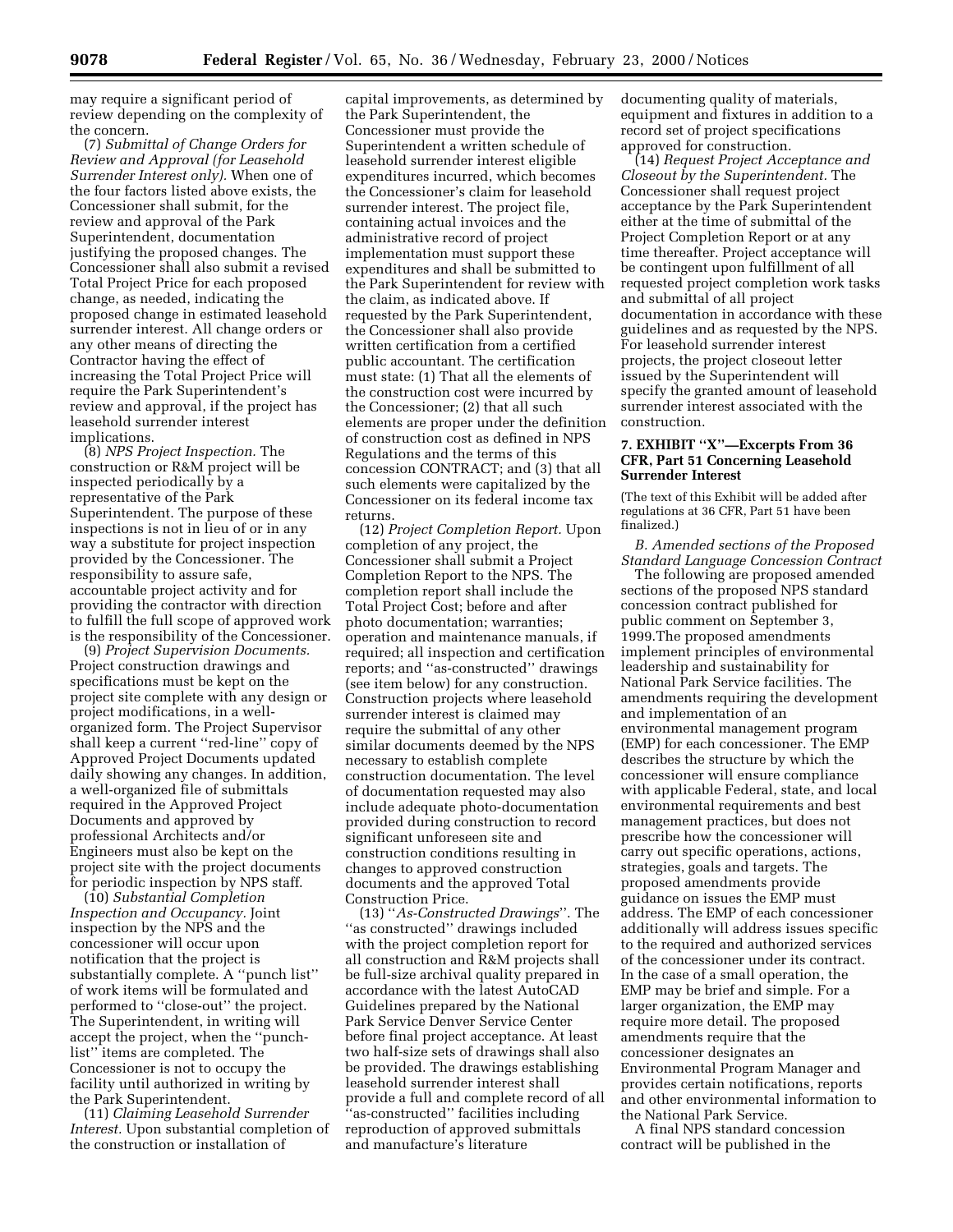**Federal Register** after consideration of the public comments received as a result of the September 3, 1999 notice and this notice. In addition, final short from standard concession contracts will be published in the **Federal Register** after consideration of public comments received in response to the December 22, 1999, public notice that solicited public comment on the proposed short from standard concession contracts. To the extent that the final long-form standard contract is amended as a result of consideration of public comments, including public comments on the following proposed amendments and the short form standard contracts, those amendments will be applicable to all forms of standard concession (long form and short form) contracts to the extent otherwise applicable.

# **Proposed Amendments to Proposed Standard Concession Contract**

1. *A new ''whereas'' clause is proposed as follows:*

Whereas, the Director desires the Concessioner to conduct these visitor services in a manner that demonstrates sound environmental management, stewardship and leadership;

2. *The definition of ''applicable laws'' as contained in the proposed standard concession contract is proposed to be amended and a new definition is added to read as follows:*

(a) ''Applicable Laws'' means the laws of Congress governing the Area, including, but not limited to, the rules, regulations, requirements and policies promulgated under those laws, whether now in force, or amended, enacted or promulgated in the future, including, without limitation, federal, state and local laws, rules, regulations, requirements and policies governing nondiscrimination, protection of the environment and protection of public health and safety.

(b) ''Best Management Practices'' (BMPs) are operational policies and activities that, in addition to ensuring full compliance with all Applicable Laws regarding public health and the environment, apply the most current and advanced means and technologies available to the Concessioner to undertake and maintain a superior level of environmental performance reasonable in light of the circumstances of the operations conducted under this CONTRACT. BMPs are expected to change from time to time as technology evolves with a goal of sustainability of the operations of the Concessioner under this CONTRACT. Sustainability of operations refers to operations that have a restorative or net positive impact on the environment.

3. *Section 5 of the proposed standard concession contract is proposed to be amended to read as follows:*

# **SEC. 5. Legal, Regulatory, Policy Compliance**

#### *(a) Legal, Regulatory and Policy Compliance*

This CONTRACT, operations thereunder by the Concessioner and the administration of it by the Director shall be subject to all Applicable Laws. The Concessioner must comply with all Applicable Laws in fulfilling its obligations under this CONTRACT at the Concessioner's sole cost and expense. Certain Applicable Laws relating to nondiscrimination in employment and providing accessible facilities and services to the public are further described in this CONTRACT.

#### *(b) Notice*

The Concessioner shall give the Director immediate written notice of any violation of Applicable Laws and, at its sole cost and expense, must promptly rectify any such violation.

#### *(c) How and Where to Send Notice*

All notices required by this CONTRACT shall be in writing and shall be served on the parties at the following addresses. The mailing of a notice by registered or certified mail, return receipt requested, shall constitute sufficient service. Notices sent to the Director shall be sent to the following address:

Superintendent Park name Address Attention:

Notices sent to the Concessioner shall be sent to the following address:

Concessioner:

Address:

Attention:

4. *Section 6 of the proposed standard concession contract is proposed to be amended to read as follows:*

# **SEC. 6. Environmental Management**

#### *(a) Environmental Management Objectives*

The Concessioner shall meet the following environmental management objectives (hereinafter ''Environmental Management Objectives'') in the conduct of its operations under this CONTRACT:

(1) The Concessioner, including its agents, contractors and subcontractors, shall comply with all Applicable Laws pertaining to the protection of human health and the environment.

(2) The Concessioner shall incorporate BMPs in its operation, construction, maintenance, acquisition, provision of visitor services, and other activities under this CONTRACT.

# *(b) Environmental Management Program*

(1) The Concessioner shall develop, document, implement, and comply fully with, to the satisfaction of the Director, a comprehensive written Environmental Management Program (EMP) to achieve the Environmental Management Objectives. The Concessioner shall update the EMP at least annually and shall make the EMP available to the Director upon request.

(2) The EMP shall account for all activities with potential environmental impacts conducted by the Concessioner or to which the Concessioner contributes. The complexity of the EMP may vary based on the type, size and number of Concessioner activities under this CONTRACT.

(3) The EMP shall include, without limitation, the following elements:

(i) Policy. The EMP shall provide a clear statement of the Concessioner's commitment to the Environmental Management Objectives.

(ii) Goals and Targets. The EMP shall identify environmental goals for the Concessioner that are consistent with all Environmental Management Objectives. The EMP shall also identify specific targets (i.e. measurable results and schedules) to achieve these goals.

(iii) Responsibilities and Accountability. The EMP shall identify environmental responsibilities for Concessioner staff and contractors. The EMP shall include the designation of an environmental program manager. The EMP shall include procedures for Concessioner evaluation of staff and contractor performance against these environmental responsibilities.

(iv) Documentation. The EMP shall identify plans, procedures, manuals, and other documentation maintained by the Concessioner to meet the Environmental Management Objectives.

(v) Documentation Control and Information Management System. The EMP shall describe (and implement) document control and information management systems to maintain knowledge of Applicable Laws and BMPs. In addition, the EMP shall identify how the Concessioner will manage environmental information, including without limitation, plans, permits, certifications, reports, and correspondence.

(vi) Reporting. The EMP shall describe (and implement) a system for reporting environmental information on a routine and emergency basis, including providing reports to the Director under this CONTRACT.

(vii) Communication. The EMP shall describe how the environmental policy,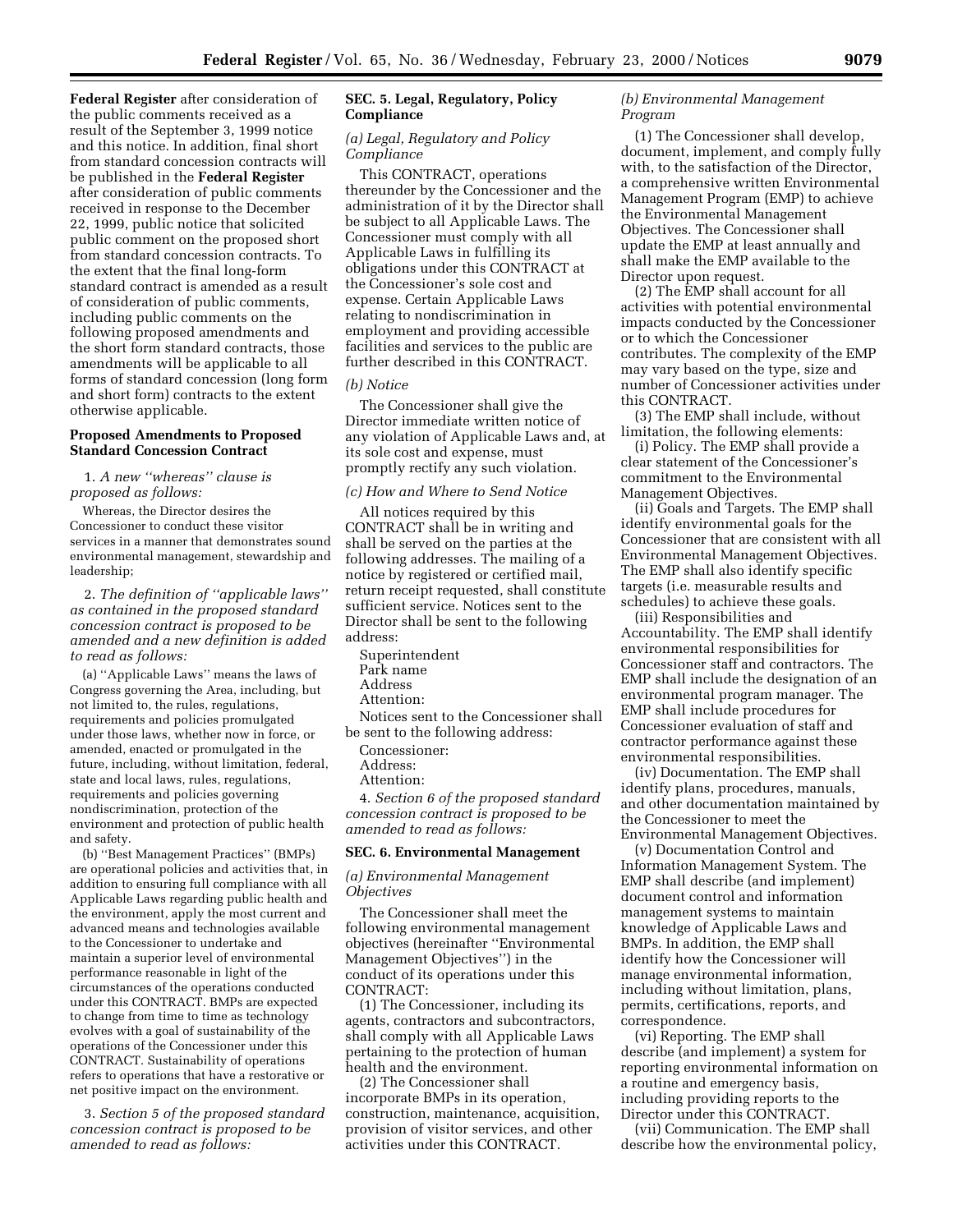goals, targets, responsibilities and procedures will be communicated throughout the Concessioner's organization.

(viii) Training. The EMP shall describe the environmental training program for the Concessioner, including identification of staff to be trained, training subjects, frequency of training and how training will be documented.

(ix) Monitoring, Measurement, and Corrective Action. The EMP shall describe how the Concessioner will comply with the EMP and how the Concessioner will audit its performance under the EMP, a least annually, in a manner consistent with NPS protocol regarding audit of NPS operations. The audit should ensure Concessioner's conformance with the Environmental Management Objectives and measure performance against environmental goals and targets. The EMP shall also describe procedures to be taken by the Concessioner to correct any deficiencies identified by the audit.

# *(c) Environmental Performance Measurement*

The Concessioner shall be evaluated by the Director on its environmental performance under the terms of this CONTRACT on an annual basis.

# *(d) Environmental Data, Reports, Notifications, and Approvals*

(1) *Inventory of Hazardous Substances and Inventory of Waste Streams.* The Concessioner shall submit to the Director, at least annually, an inventory of federal Occupational Safety and Health Administration (OSHA) designated hazardous chemicals used and stored in the Area by the Concessioner. The Director may prohibit the use of any OSHA hazardous chemical by the Concessioner in operations under this CONTRACT. The Concessioner shall obtain the Director's approval prior to using any EPCRA extremely hazardous substance, as defined pursuant to Emergency Planning and Community Right to Know Act of 1986, in operations under this CONTRACT. The Concessioner shall also submit to the Director, at least annually, an inventory of all waste streams generated by the Concessioner under this CONTRACT. Such inventory shall include any documents, reports, monitoring data, manifests, and other documentation required by Applicable Laws regarding waste streams.

(2) *Reports.* The Concessioner shall submit to the Director copies of all documents, reports, monitoring data, manifests, and other documentation required under Applicable Laws to be submitted to regulatory agencies. The Concessioner shall also submit to the Director any environmental plans for which coordination with Park operations are necessary and appropriate, as determined by the Director.

(3) *Notification of Releases.* The Concessioner shall give the Director immediate written notice of any discharge, release or threatened release (as these terms are defined by Applicable Laws) within or at the vicinity of the Area, (whether solid, semi-solid, liquid or gaseous in nature) of any hazardous or toxic substance, material, or waste of any kind, including, without limitation, building materials such as asbestos, or any contaminant, pollutant, petroleum, petroleum product or petroleum byproduct.

(4) *Notice of Violation.* The Concessioner shall give the Director immediate written notice of any threatened or actual notice of violation of any Applicable Law.

(5) *Communication with Regulatory Agencies.* The Concessioner shall provide timely written advance notice to the Director of communications, including without limitation, meetings, audits, inspections, hearings and other proceedings, between regulatory agencies and the Concessioner related to compliance with Applicable Laws concerning operations under this CONTRACT. The Concessioner shall also provide to the Director any written materials prepared or received by Concessioner in advance of or subsequent to any such communications. The Concessioner shall allow the Director to participate in any such communications. The Concessioner shall also provide timely notice to the Director following any unplanned communications between regulatory agencies and the Concessioner.

#### *(f) Corrective Action*

(1) The Concessioner, at its sole cost and expense, shall promptly control and contain any discharge, release or threatened release, as set forth in this section or any threatened or actual violation, as set forth in this section, arising in connection with the Concessioner's operations under this CONTRACT, including, but not limited to, payment of any fines or penalties imposed by appropriate agencies. Following the prompt control or containment of any release, discharge or violation, the Concessioner shall take all response actions necessary to remediate the release, discharge or violation, and to protect human health and the environment.

(2) Even if not specifically required by Applicable Laws, the Concessioner shall comply with directives of the Director to clean up or remove any materials, product or by-product used, handled, stored, disposed, transported onto or into the Area by the Concessioner to ensure that the Area remains in good condition.

# *(g) Indemnification and Cost Recovery for Concession Environmental Activities*

(1) The Concessioner shall indemnify the United States in accordance with section 12 of the CONTRACT from all losses, claims, damages, environmental injuries, expenses, response costs, allegations or judgments (including, without limitation, fines and penalties) and expenses (including, without limitation, attorneys fees and experts fees) arising out of the activities of the Concessioner, its agents, contractors and subcontractors pursuant to this section. Such indemnification shall survive termination or expiration of this CONTRACT.

(2) If the Concessioner does not promptly contain and remediate an unauthorized discharge or release or correct any environmental audit finding of non-compliance in full compliance with Applicable Laws, the Director may, in its sole discretion and after notice to Concessioner, take any such action as the Director deems necessary to abate, mitigate, remediate, or otherwise respond to such release or discharge, or take corrective action for the environmental audit finding. The Concessioner shall be liable for and shall pay to the Director any costs of the Director associated with such action upon demand.

5. *Section 7 of the proposed standard concession contract is proposed to be amended by adding a section (a)(3) to read as follows:*

(3) The Concessioner is encouraged to develop interpretive materials or means to educate visitors about environmental programs or initiatives implemented by the Concessioner.

6. *Section 15(b) of the proposed standard concession contract is proposed to be amended to read as follows:*

#### *(b) Environmental Reporting*

The Concessioner shall submit environmental reports as specified in Section 6 of this CONTRACT, and as otherwise required by the Director under the terms of this CONTRACT.

7. Section 16 of the proposed standard concession contract is proposed to be amended by deleting the word ''enhance'' and inserting after the word ''protection,'' in subsection (a) the